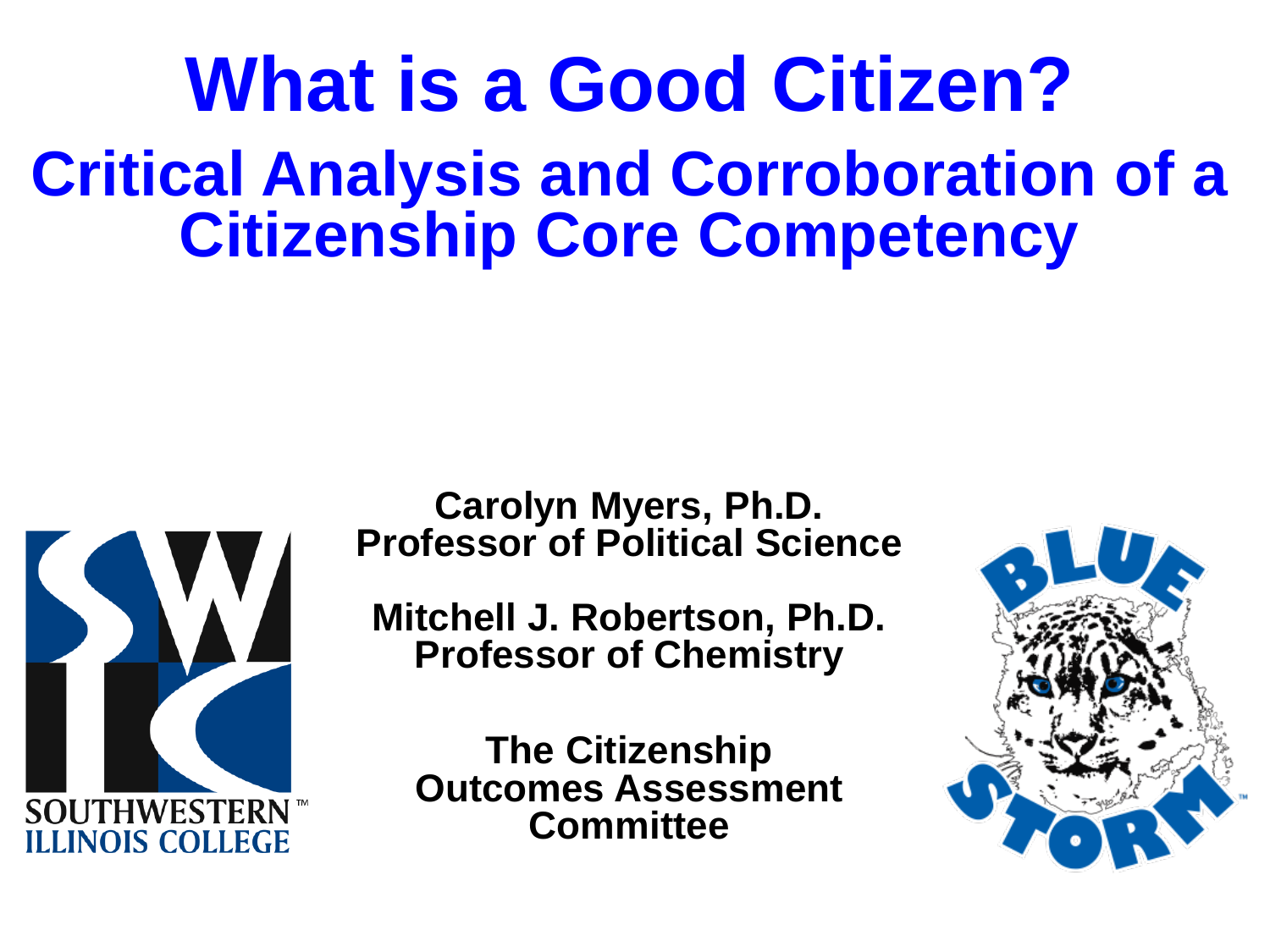## **Southwestern Illinois College SWIC**

- Located approximately 19 miles east of downtown St. Louis
- 3 campuses*:* Belleville, Granite City*,* and Red Bud
- 26 off-campus sites including Scott Air Force Base and East St. Louis Community College **Center**
- Annual Unduplicated Headcount: over 20,000 students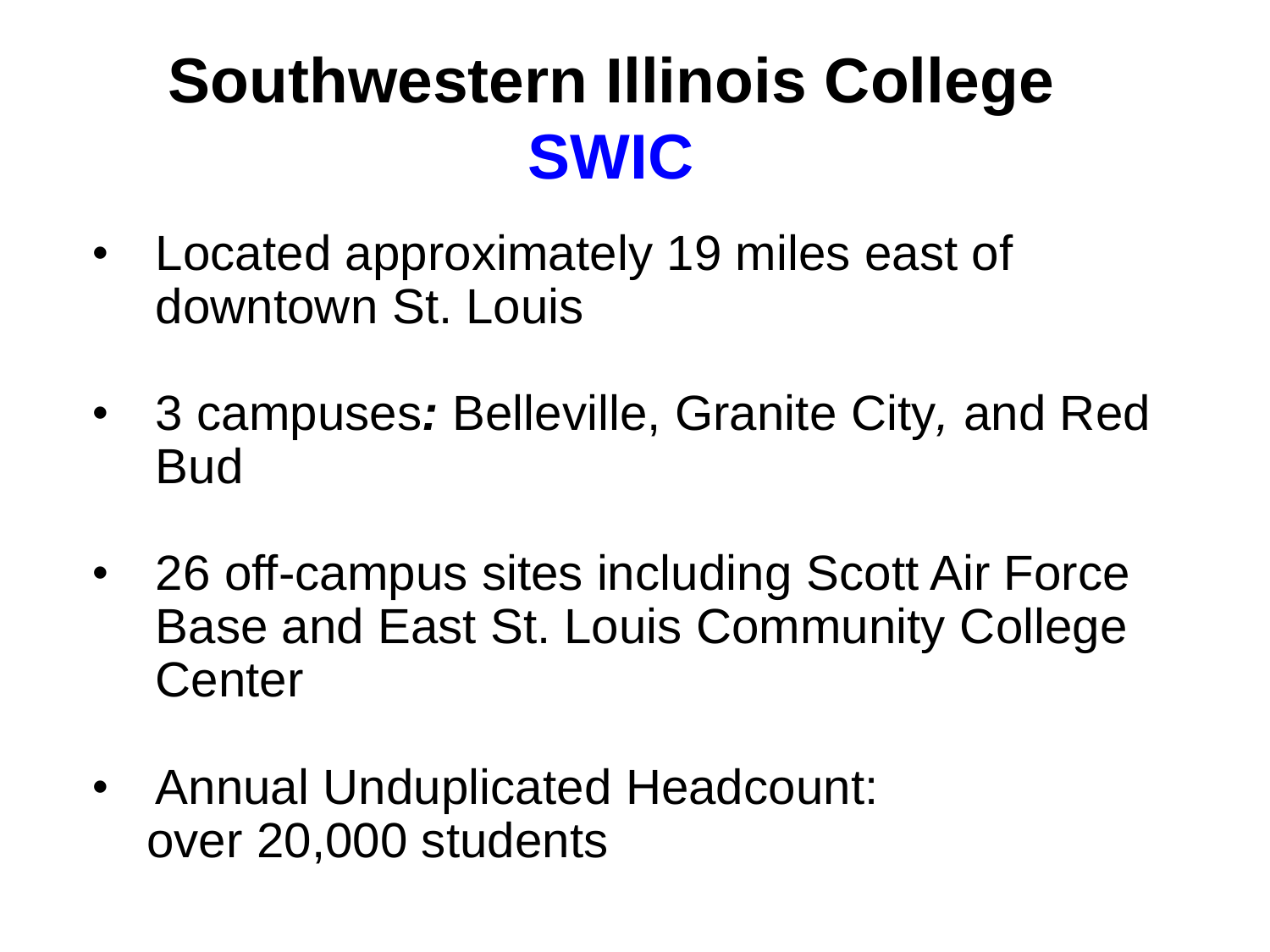## **Outcomes Assessment at SWIC**

- 2001 General Education Committee formed to identify common competencies
- 2002 Introduced 7 focus groups
- 2007 (Spring) Civic & Social Awareness Focus Group developed a survey (a *lengthy* survey)
- 2007 (Fall) Developed 3 categories for collegewide core competencies:
	- Communication Skills
	- Reasoning Skills
	- Citizenship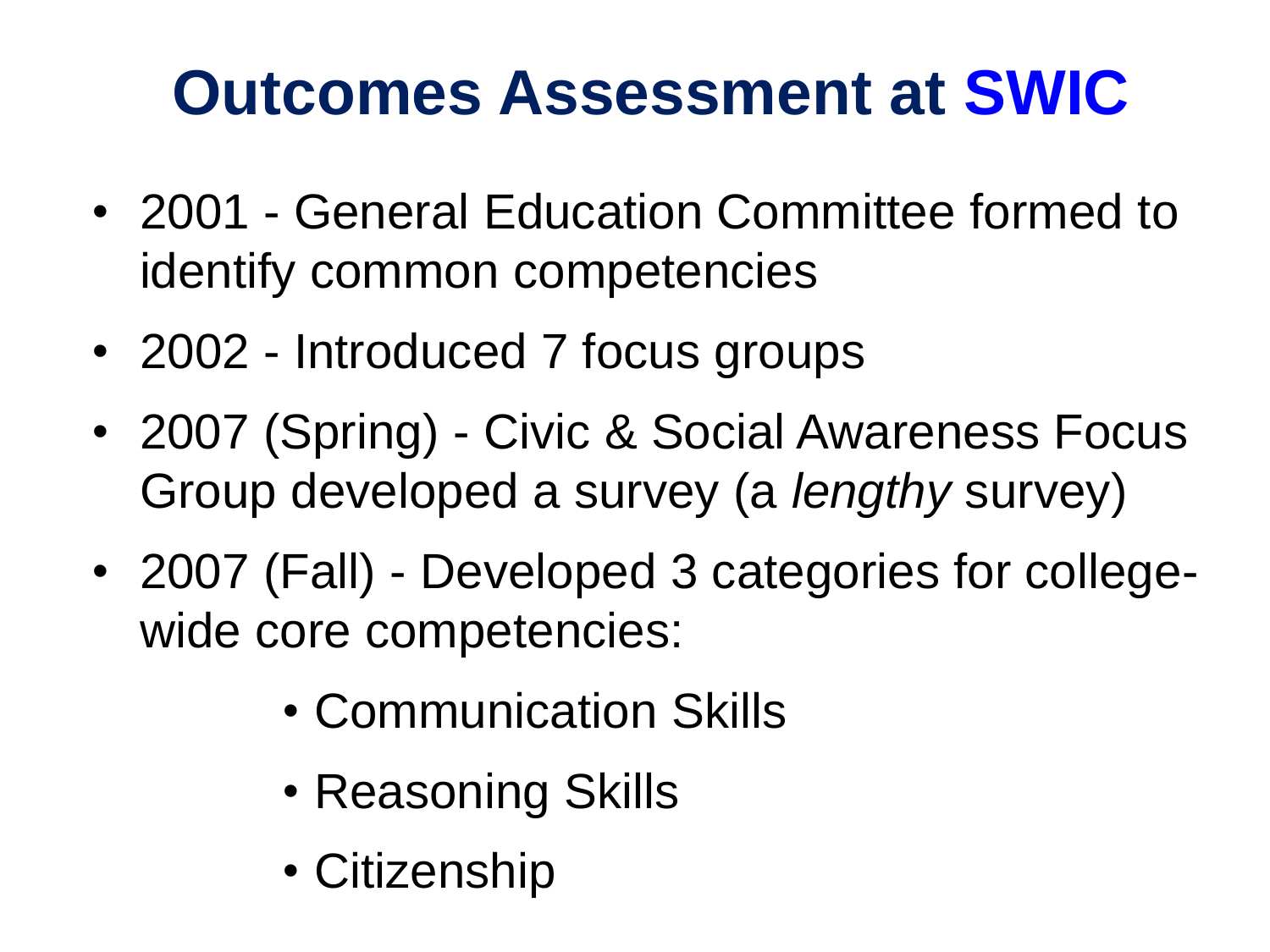### **Outcomes Assessment Committees Organizational Structure**

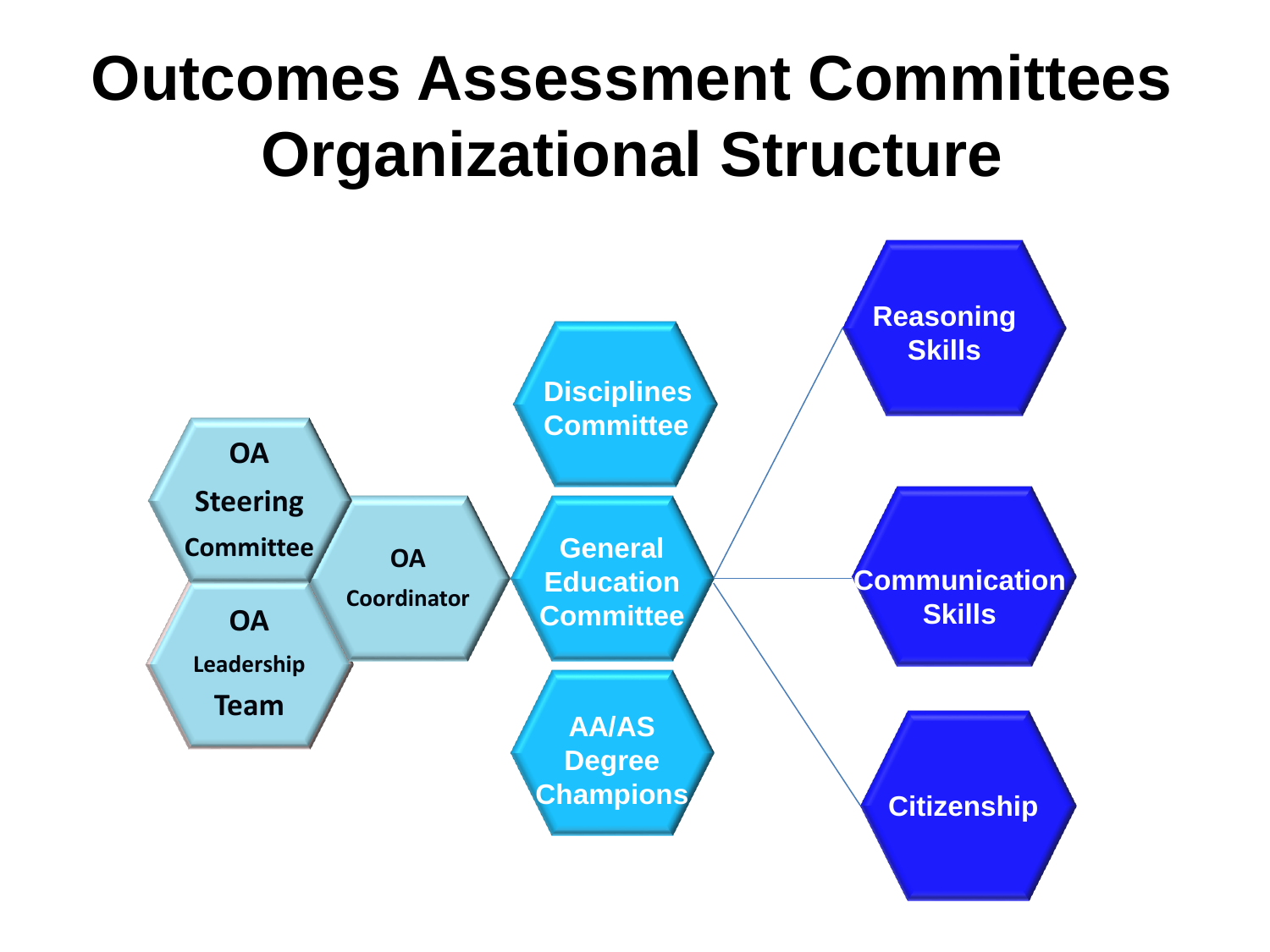#### **Defining the Citizenship Core Competency**

- Committee established in Fall 2007
- Reviewed original definition from the focus group
- Studied data from the lengthy Spring 2007 survey
- Established two components of the Citizenship core competency
	- ▶ Personal Accountability
	- Civic and Social Accountability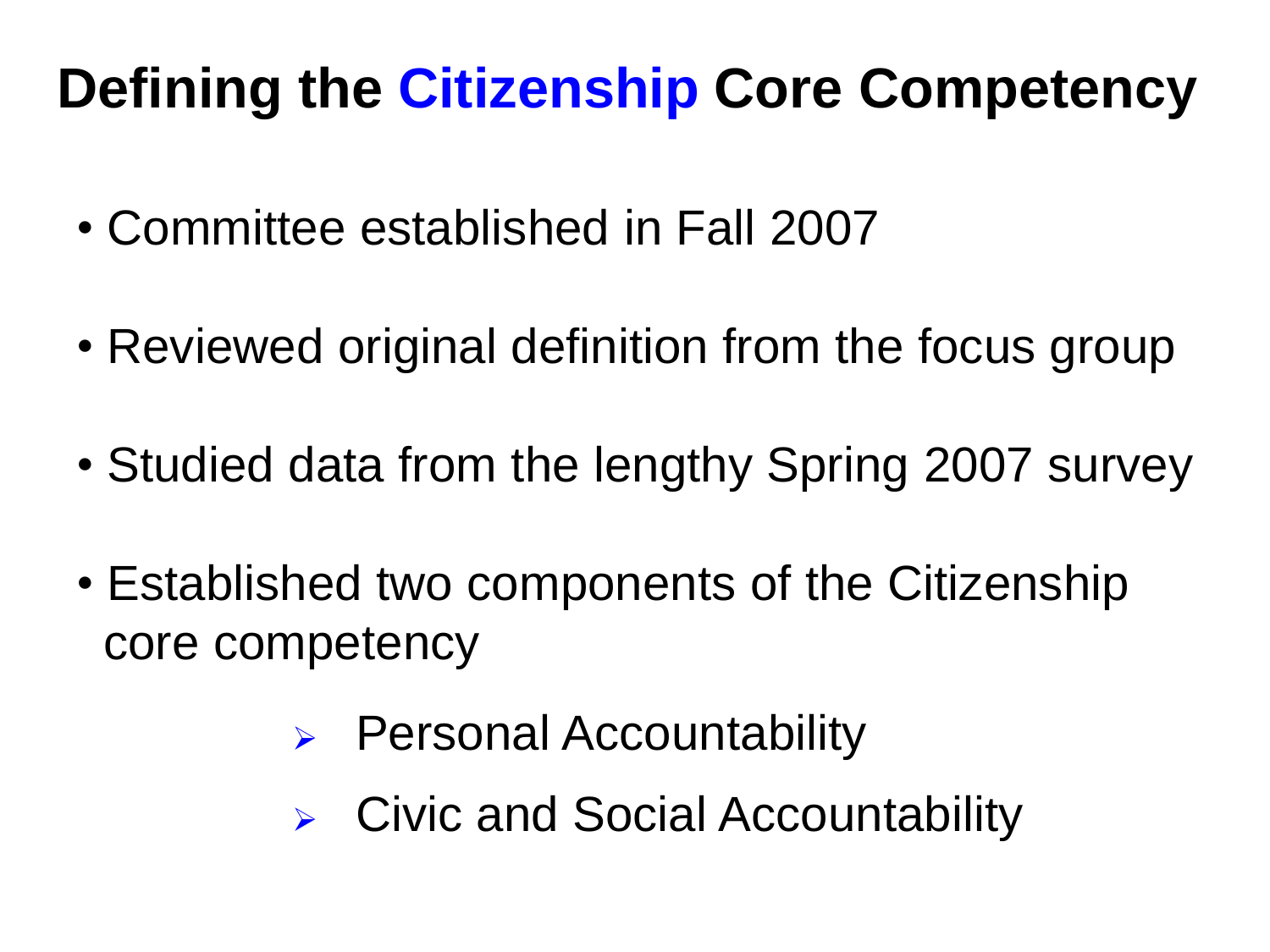## **Validation of the Citizenship Core Competency**

- $\triangleright$  Committee discussions
- $\triangleright$  Open faculty forum
- $\triangleright$  College-wide faculty vote
- Committee review of comments
- $\triangleright$  Post on website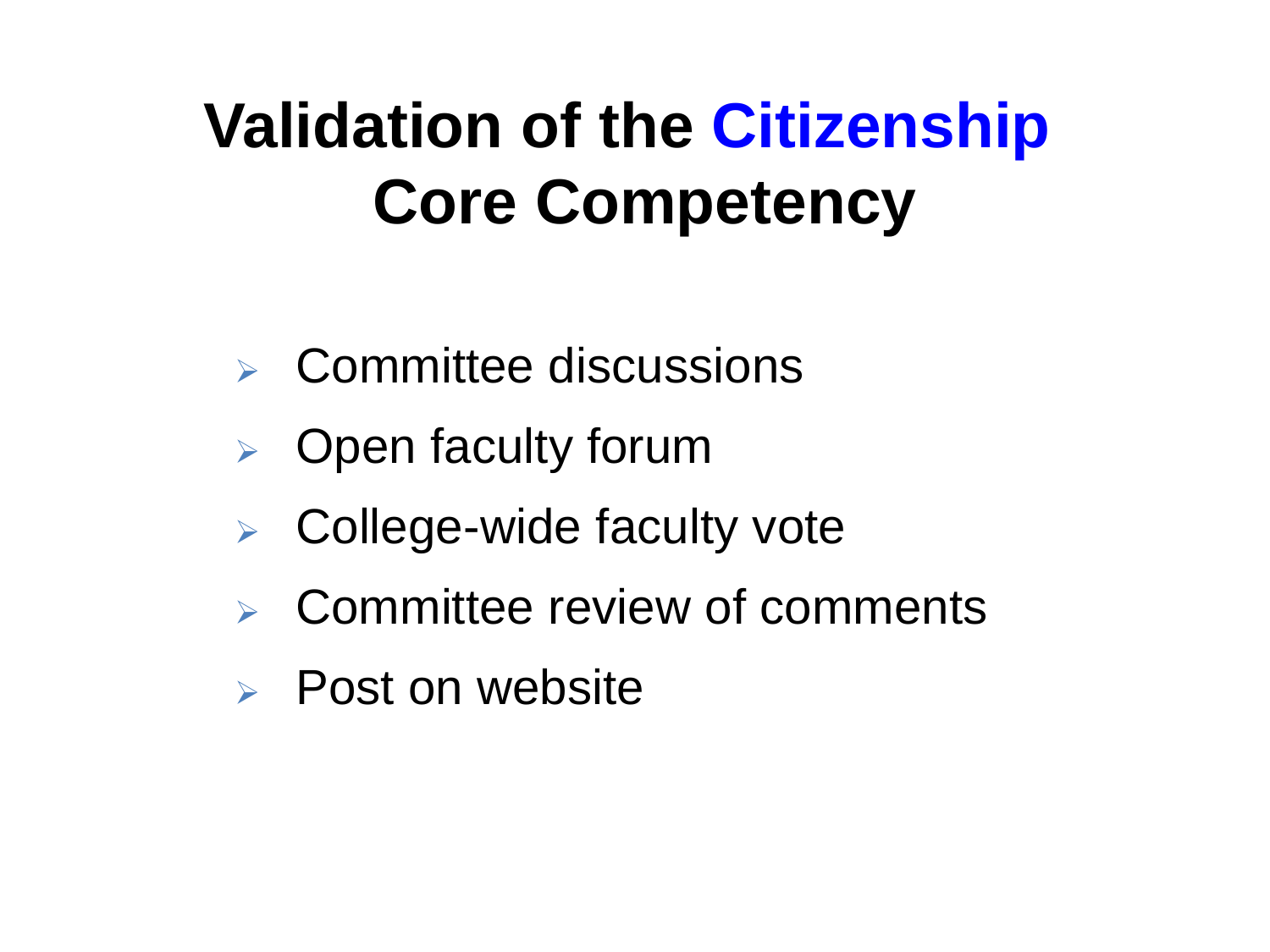#### **The Citizenship Core Competency**

#### **Two tracks are considered.**

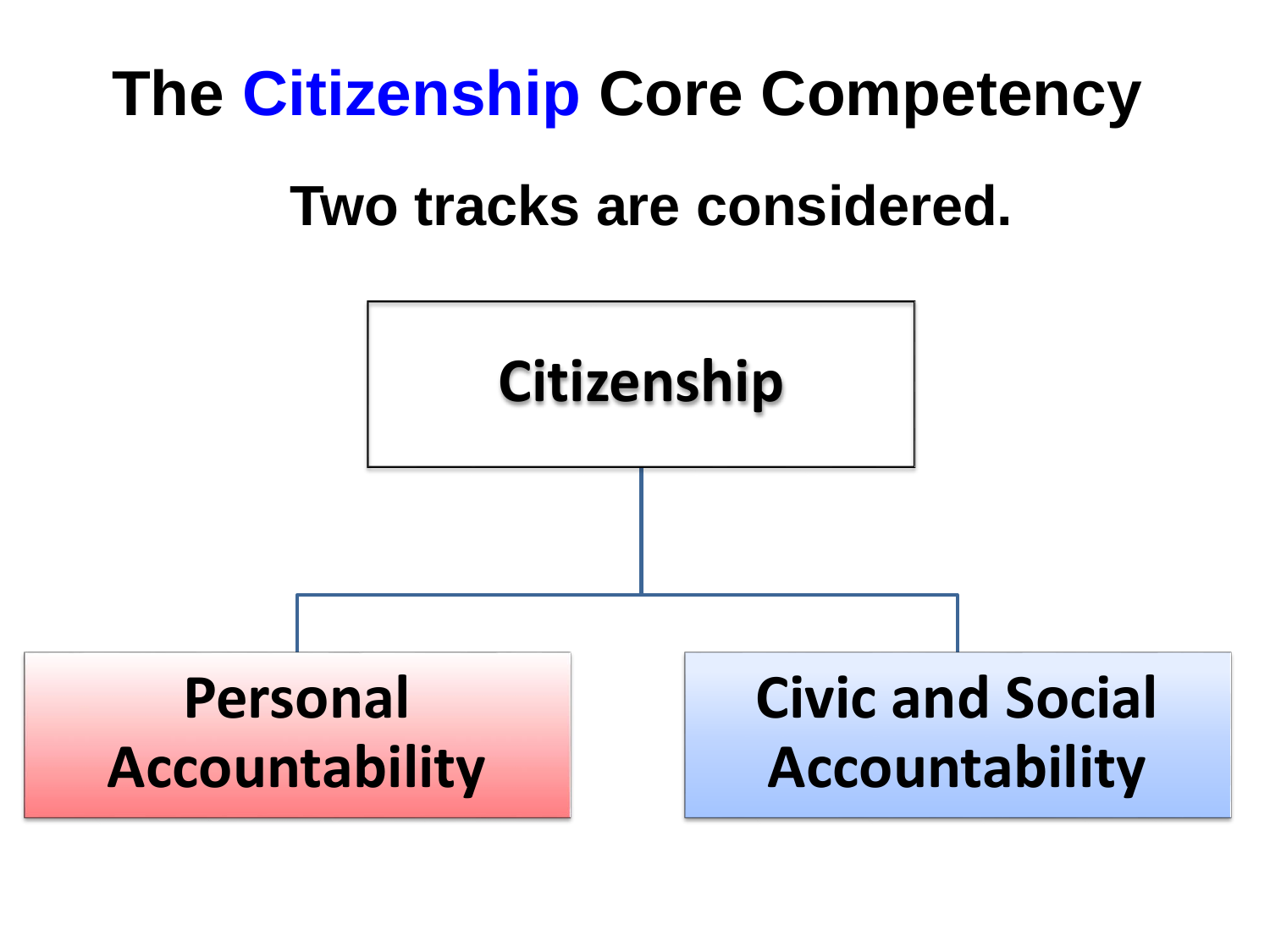### **The Citizenship Core Competency**

The ability to recognize and assess the implications of our behaviors to ourselves and the community and to adapt as needed.

The definition and assessments consider:

- **Knowledge**
- **Dispositions**
- **Actions**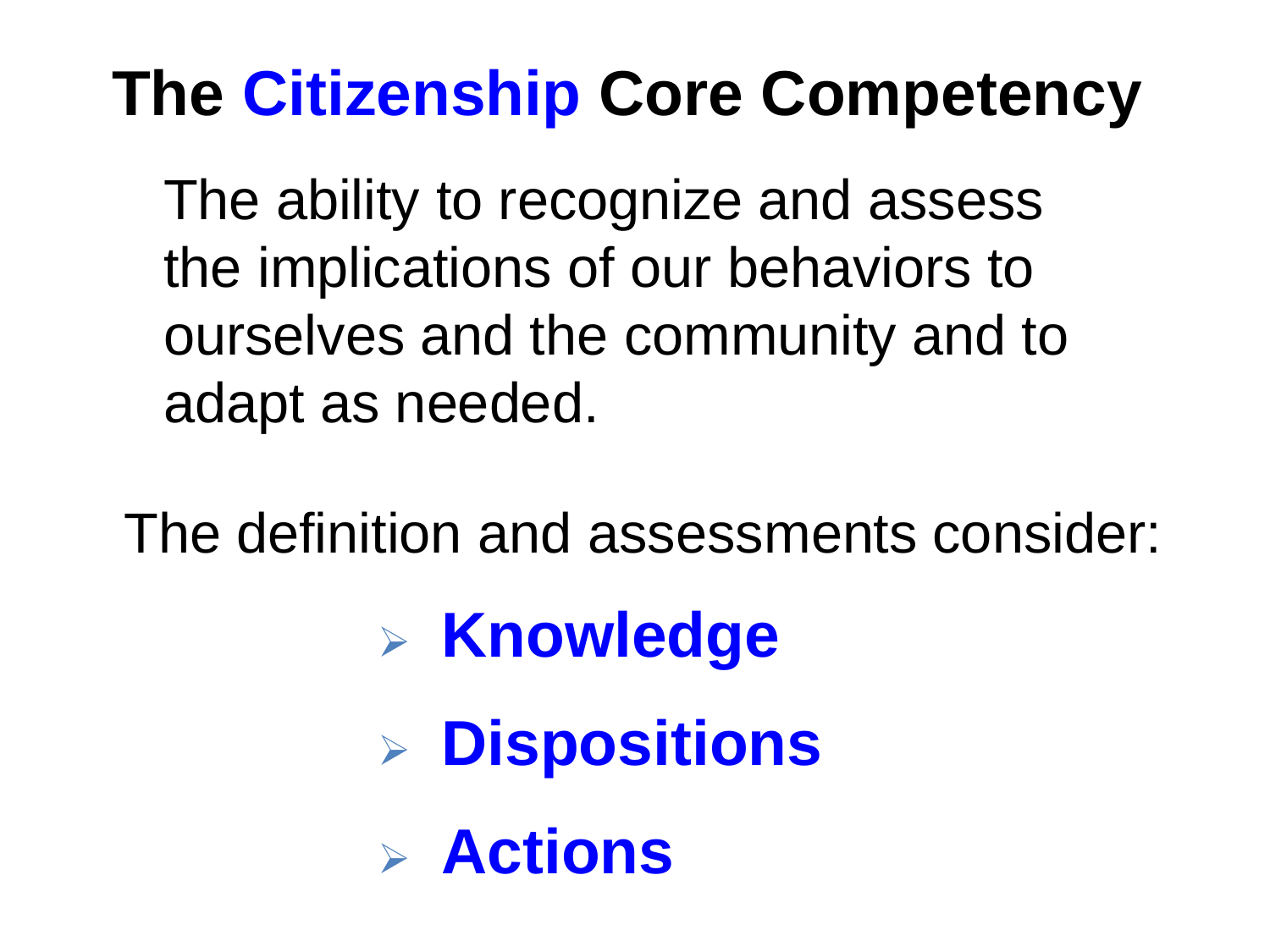#### **Civic and Social Accountability**

*Knowledge:* **Define the individual's local, national, and global roles and responsibilities.**

*Disposition:* **Express civic dispositions.**

*Action:* **Demonstrate these responsibilities and dispositions through choices and behaviors.**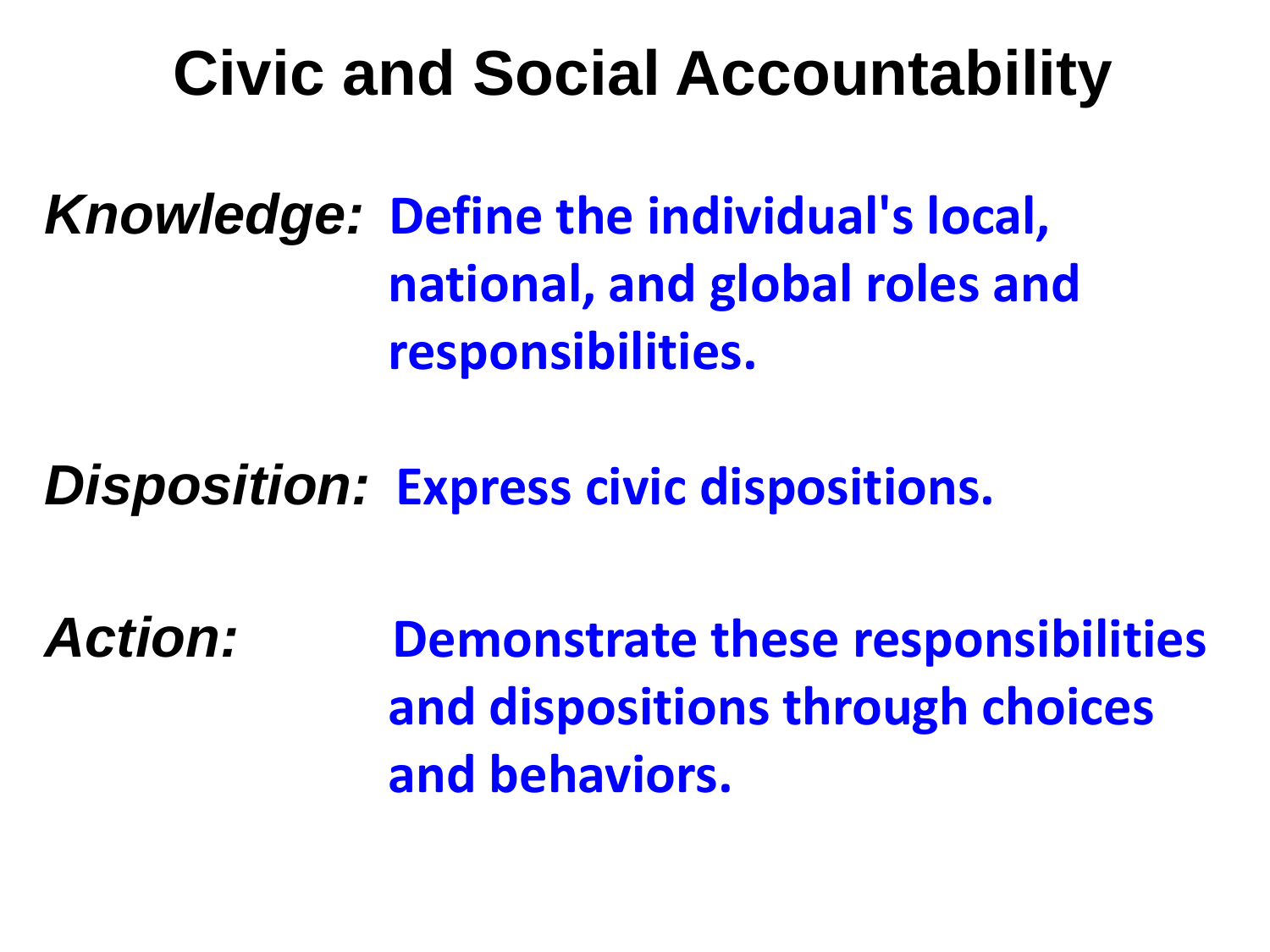## **The Citizenship Core Competency**

Example:

## **Knowledge**

I know how to register to vote.

## **Disposition**

It is important to exercise my right to vote.

#### **Action** I regularly exercise my right to vote.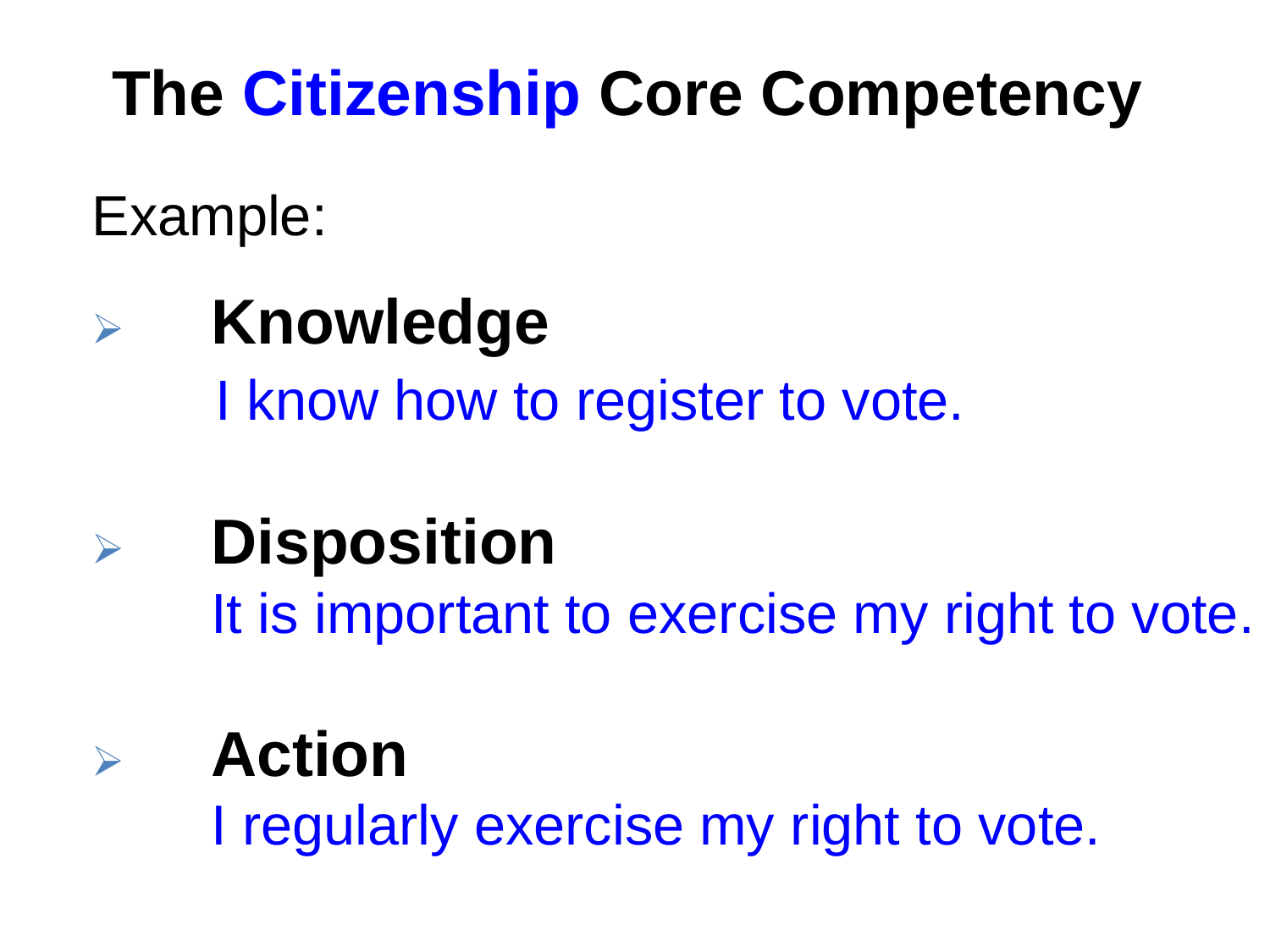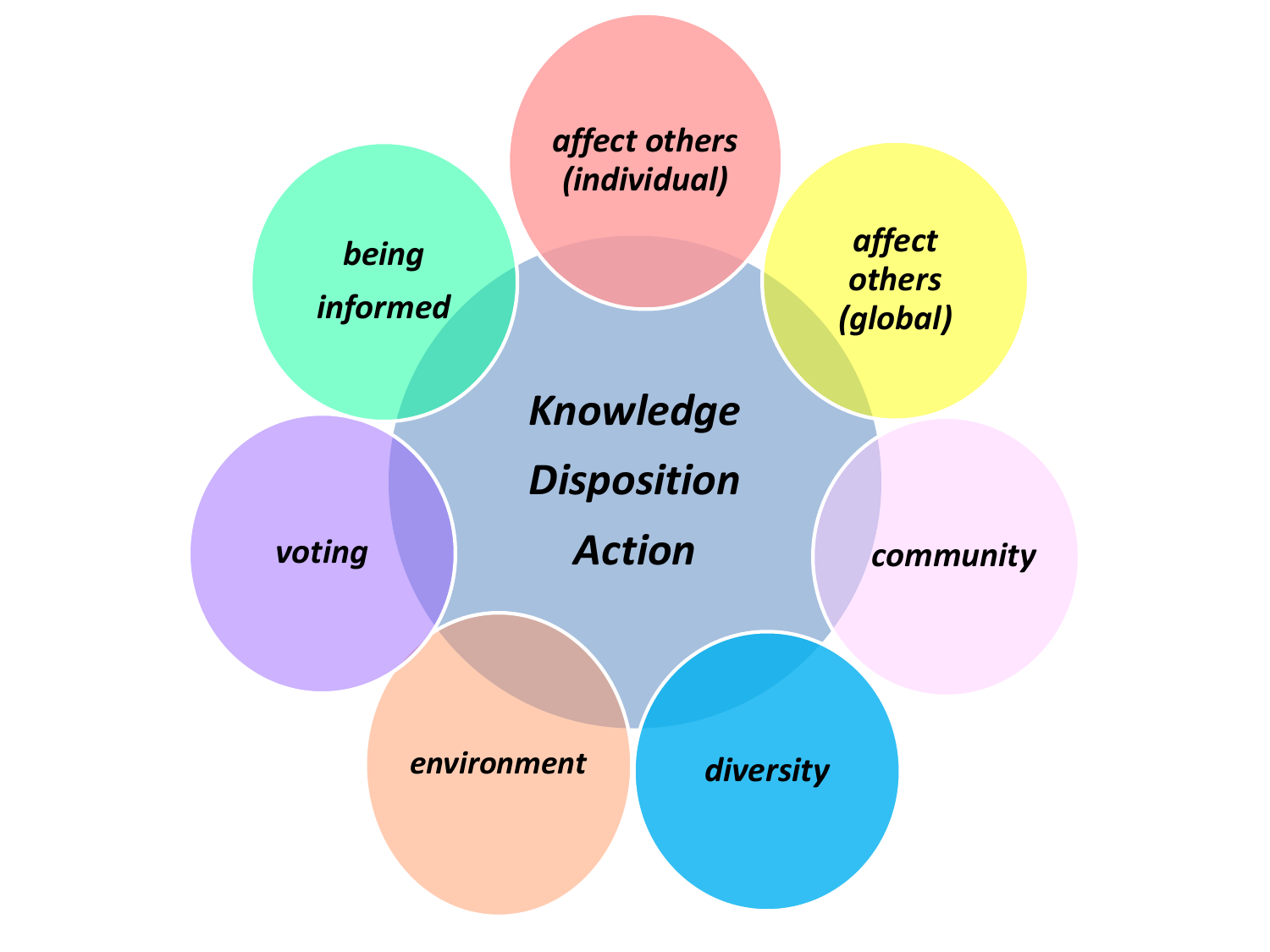#### **Assessment of Civic and Social Accountability in the Citizenship Core Competency**

A 20-question survey was developed to assess the knowledge, dispositions, and actions of the students relative to the core competency.

Survey questions used a 5-point Likert-type scale (1-strongly disagree to 5-strongly agree or 1-never to 5-always).

The survey has been administered several times by established protocols.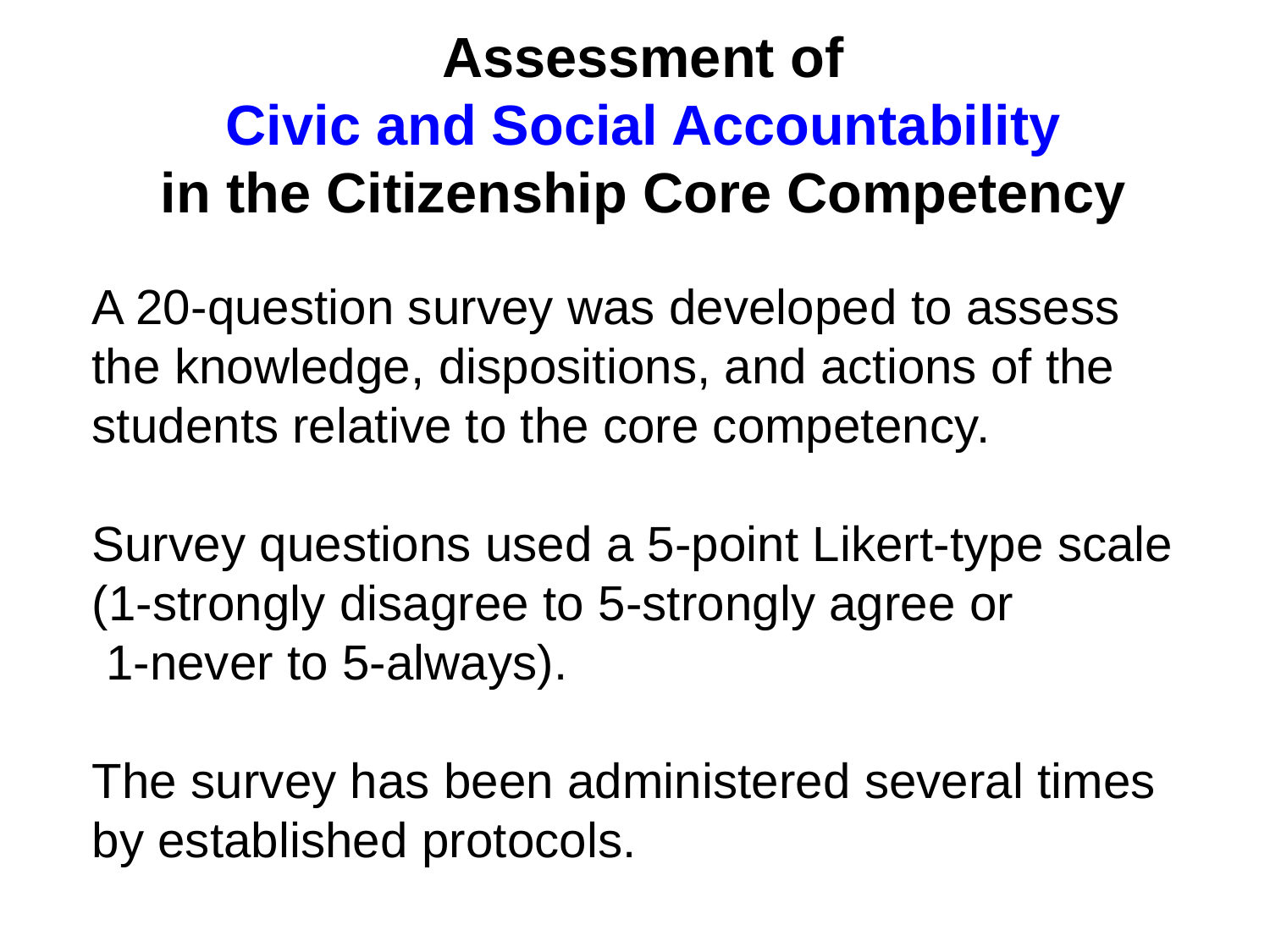#### *handout*

#### **Civic Assessment Results**

| <b>ISSUE</b>                    | KNOWLEDGE/SKILL                                                                                                                                                                  | <b>DISPOSITION</b>                                                                                                        | <b>ACTION/BEHAVIOR</b>                                                                                                                                               |
|---------------------------------|----------------------------------------------------------------------------------------------------------------------------------------------------------------------------------|---------------------------------------------------------------------------------------------------------------------------|----------------------------------------------------------------------------------------------------------------------------------------------------------------------|
|                                 |                                                                                                                                                                                  |                                                                                                                           |                                                                                                                                                                      |
| <b>Voting</b>                   | I know how to register to vote                                                                                                                                                   | It is important to exercise my right to<br>vote                                                                           | I regularly exercise my right to vote                                                                                                                                |
| <b>Be informed</b>              | Being concerned about state and local<br>issues is an important responsibility<br>for everybody                                                                                  | It is important to be informed of<br>national and global issues in order to<br>be a responsible citizen in a<br>democracy | I keep up to date with political affairs.                                                                                                                            |
| <b>Affect others—individual</b> | We all have a responsibility to<br>consider how our behavior affects<br>those around us                                                                                          | It is important to interact with people<br>in a respectful manner even if you<br>don't agree with them                    | I try to be kind to other people.                                                                                                                                    |
| <b>Affect others-national</b>   | The U.S. has responsibilities in the<br>global society                                                                                                                           | It is important that we as a country,<br>think about how our actions impact<br>other nations                              |                                                                                                                                                                      |
| <b>Community</b>                | Being actively involved in community<br>issues is my responsibility                                                                                                              | It is important to contribute in an<br>active way to one's community.                                                     | I participate in my community                                                                                                                                        |
|                                 |                                                                                                                                                                                  |                                                                                                                           | I try to help when I see people in<br>need.                                                                                                                          |
| <b>Diversity</b>                | -Learning about other cultures helps<br>me understand the world and my place<br>in it.<br>-Diversity in the workplace leads to<br>more creative thinking and better<br>decisions | It is important to view an issue from<br>diverse perspectives in order to truly<br>understand it                          | -I am comfortable when working with<br>someone of a racial/ethnic group other<br>than my own.<br>-I do not have trouble interacting with<br>people who are different |
| <b>Environment</b>              | Each individual must take<br>responsibility for protecting the<br>environment                                                                                                    | It is important to preserve the earth for<br>future generations                                                           | I take actions to preserve the<br>environment                                                                                                                        |

By working with others in the community, I can help make things better

*New questions in italics*

Boxed questions had averages  $> 4.5$  or  $= 4.5$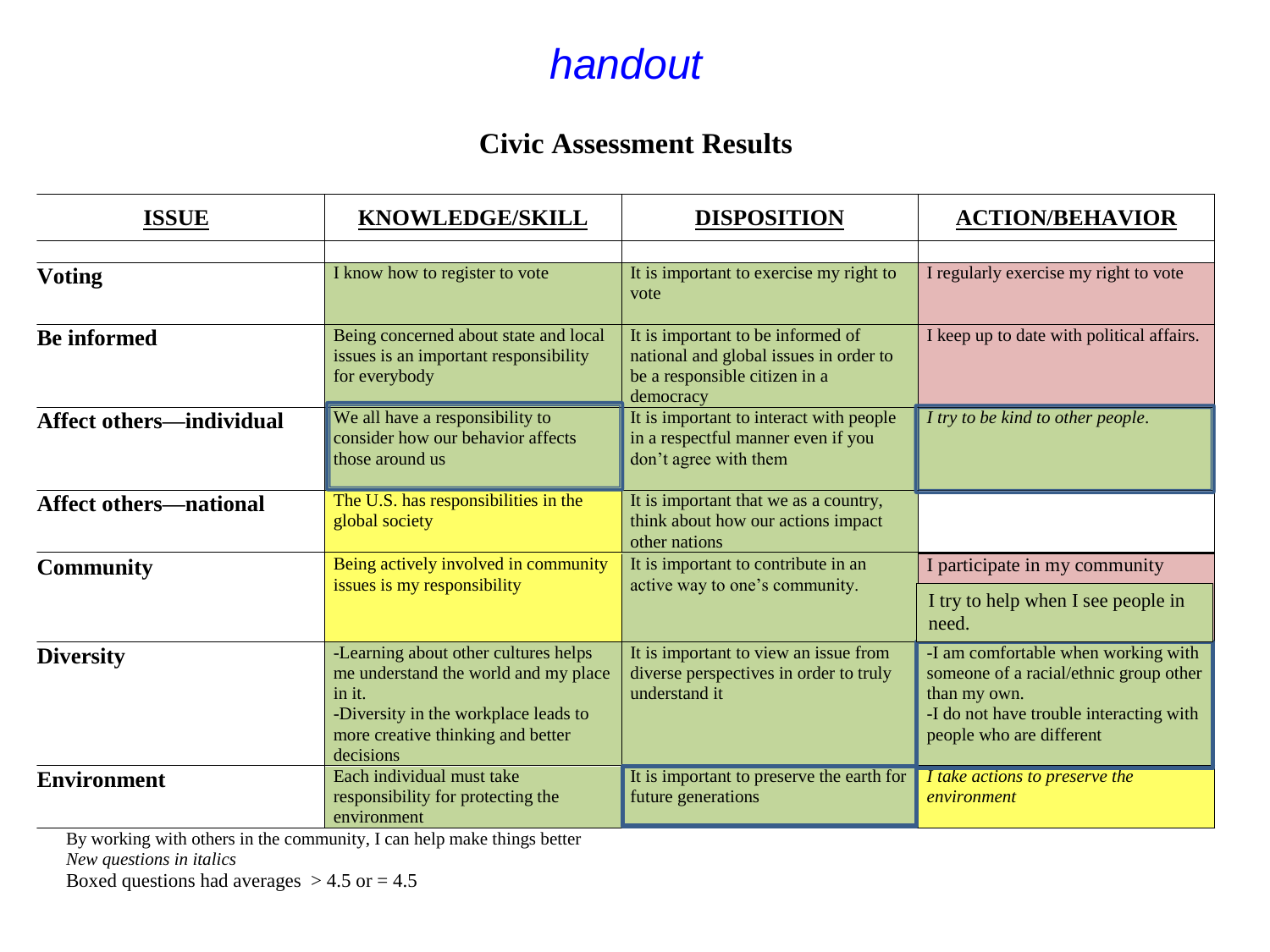#### **Summary of Survey Results**

- Overall students did better on disposition than knowledge.
- Students performed worst on action/behavior.
- Highest performance categories affect others (individual)
- Worst performance categories Community involvement
- Worst question results: < 3.5 (Both are action questions)
	- Q19 *I regularly exercise my right to vote*
	- Q20 *I participate in my community*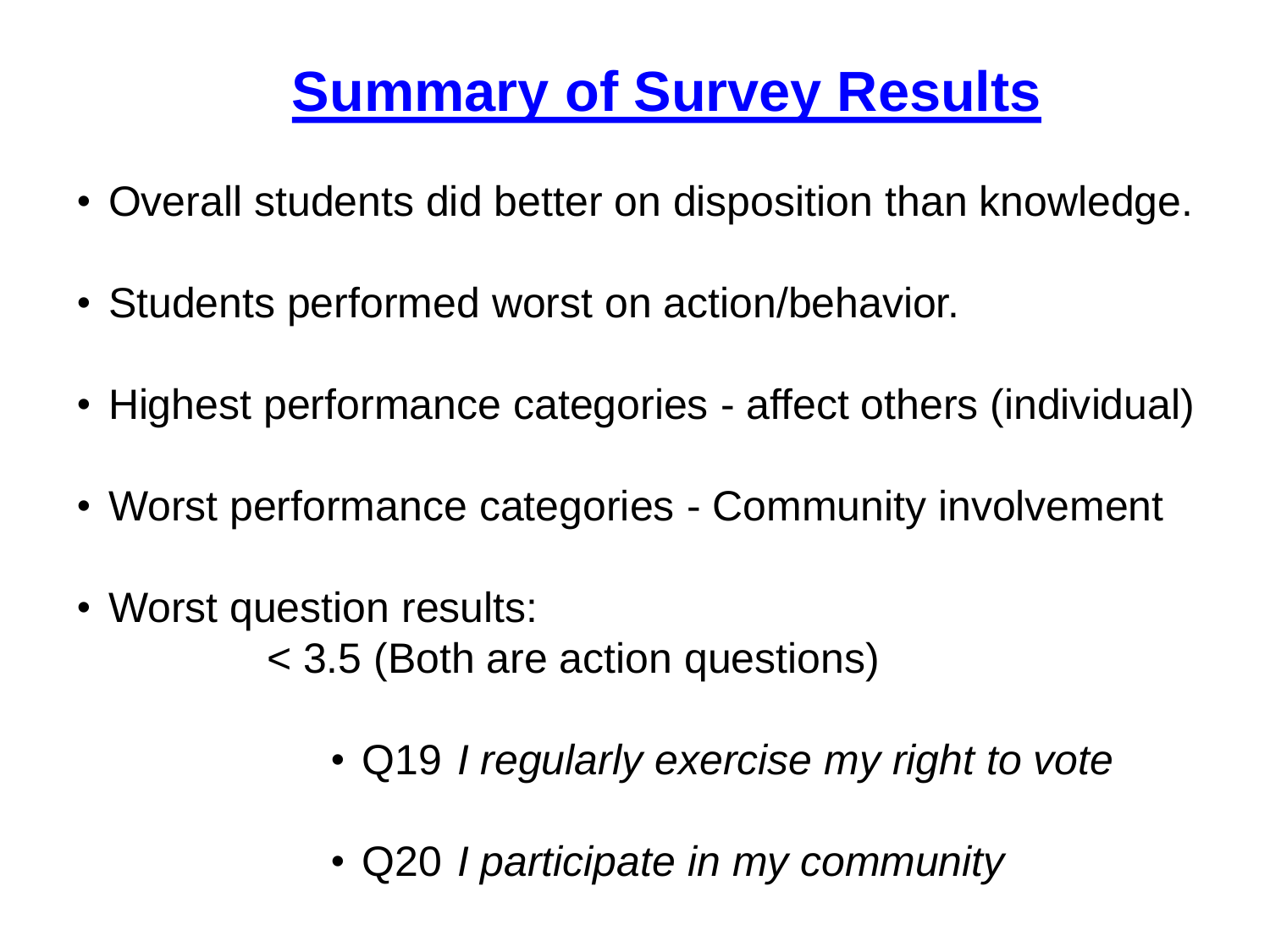#### **Summary of Survey Results**

• Even though most students thought that community involvement is important, many students did not know how to become involved in the community and did not perform what they thought was community service.

• Most students think political engagement and voting are important, yet many students are not engaged in the political process and do not vote in elections.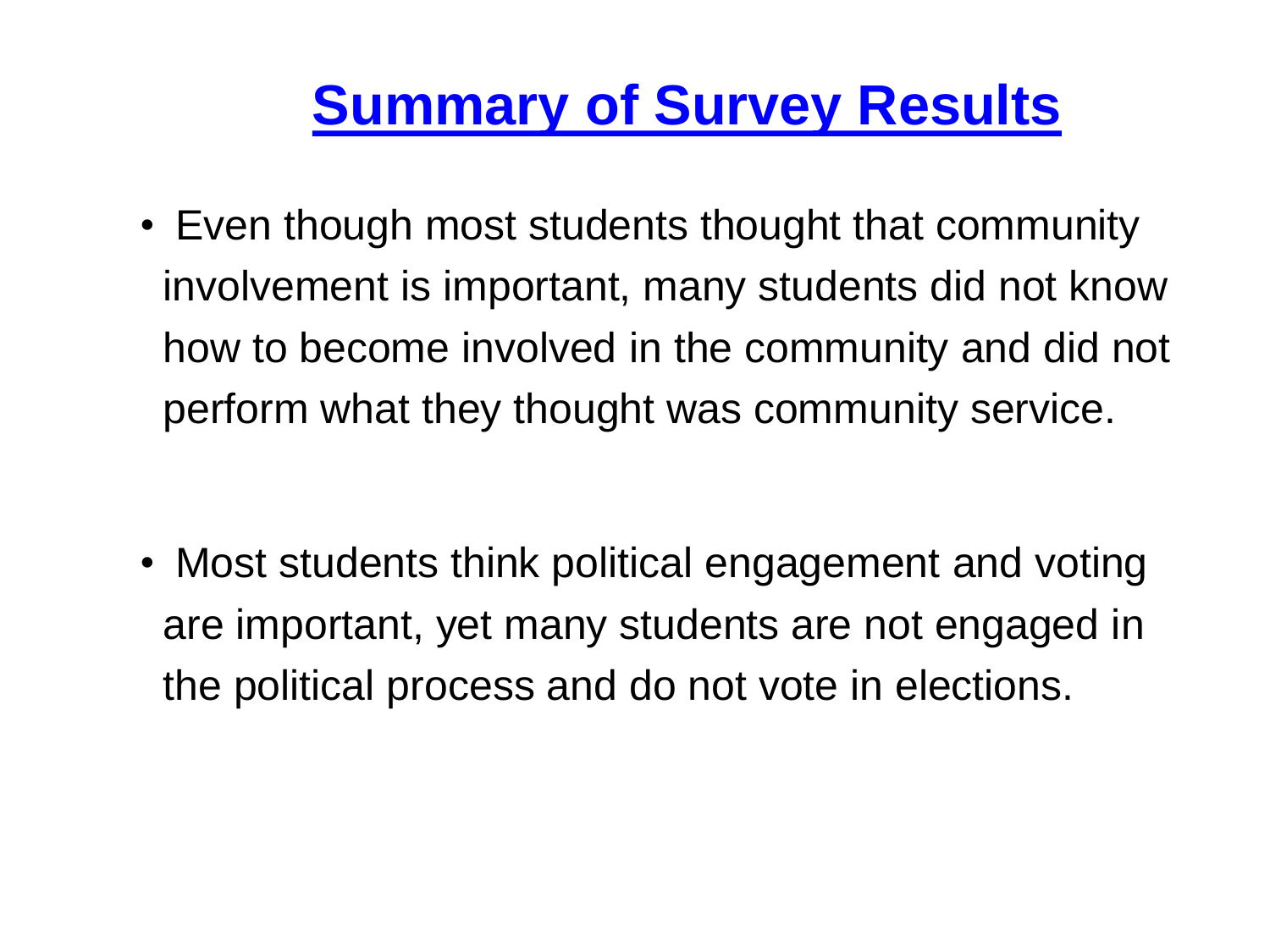#### **Informal Survey About Citizenship**

To find out how students define citizenship, an informal survey was conducted with students. The survey was one open-ended question:

#### *What is a good citizen?*

There were 148 responses to the survey, across a range of disciplines.

The results of the survey were critically analyzed, and categories for the responses began to emerge.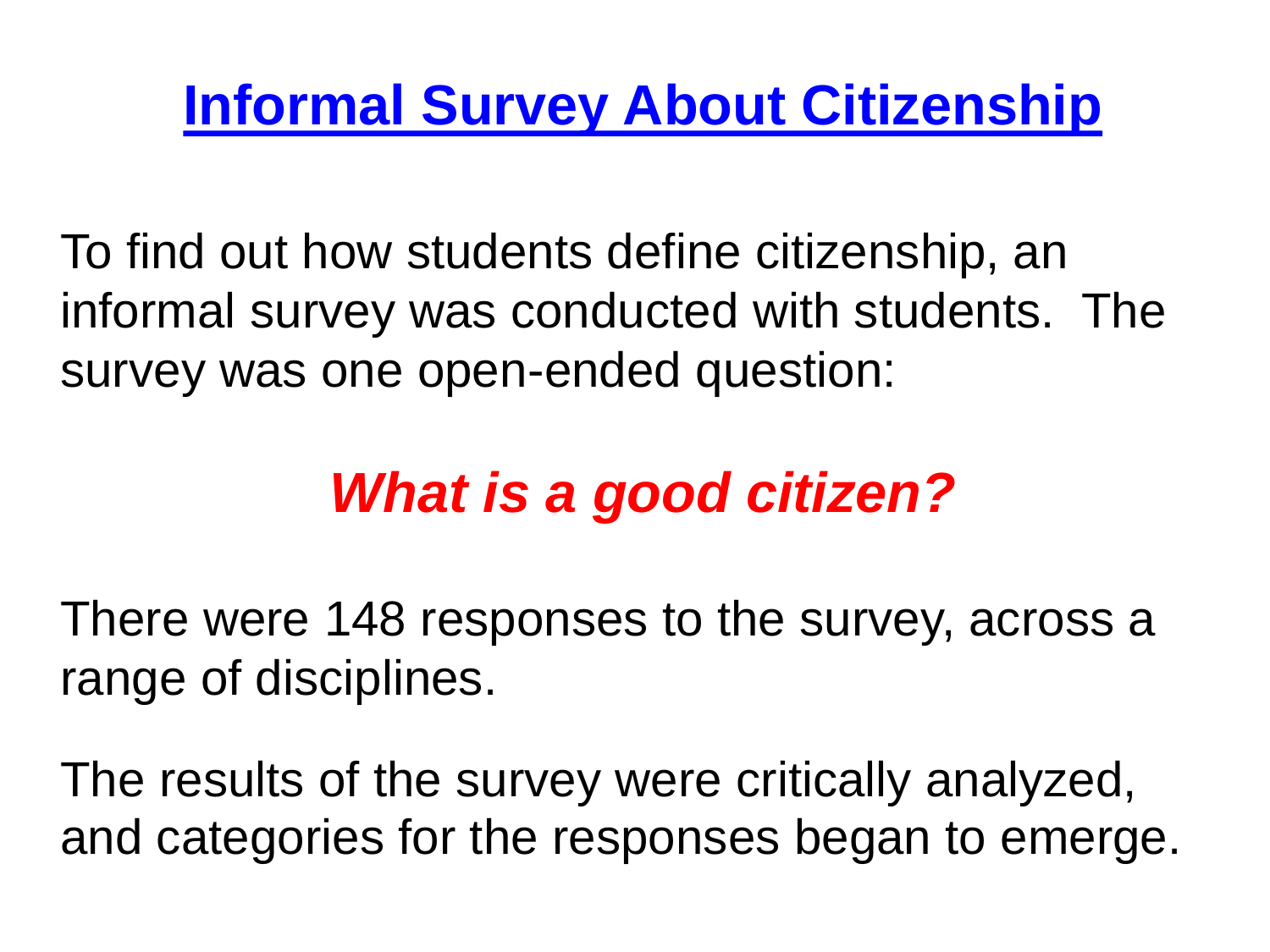#### **Student Definition of a Good Citizen**

Seven categories emerged from the analysis of the survey results:

- **Contribution - make a difference, give back, etc.**
- **Legal - native born, follows rules, pays taxes**
- **Moral - do the right thing, good character**
- **Participation - voting, community involvement**
- **Respect - treating others with respect**
- **Personal development - better yourself, get education, good job**
- **Attitude - patriotism, nationalism, etc.**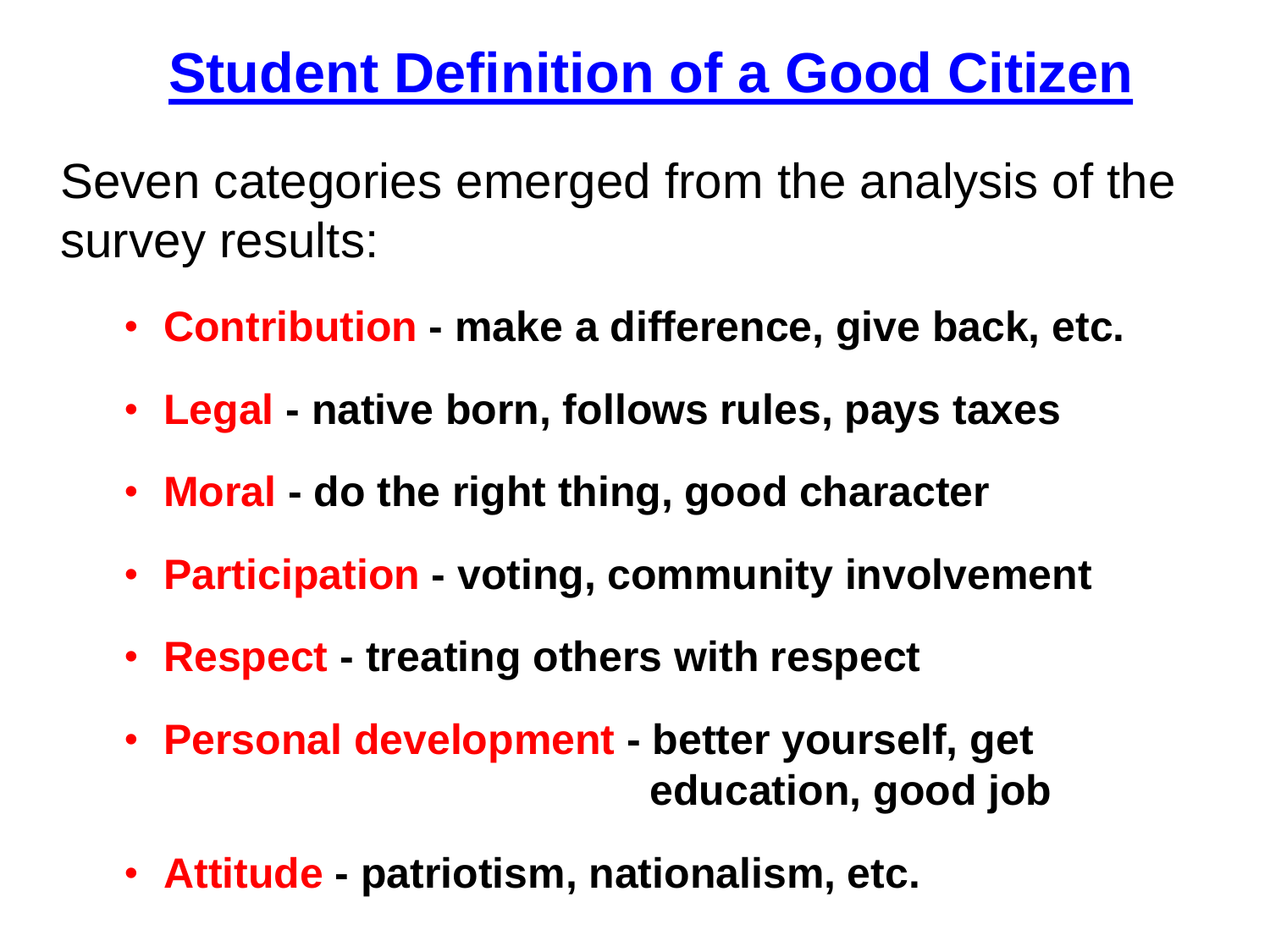#### **Student Definition of a Good Citizen**



- **Contribution**
- **Legal**
- **Moral**
- **Participation**
- **Respect**
- **Personal Development**
- **Attitude**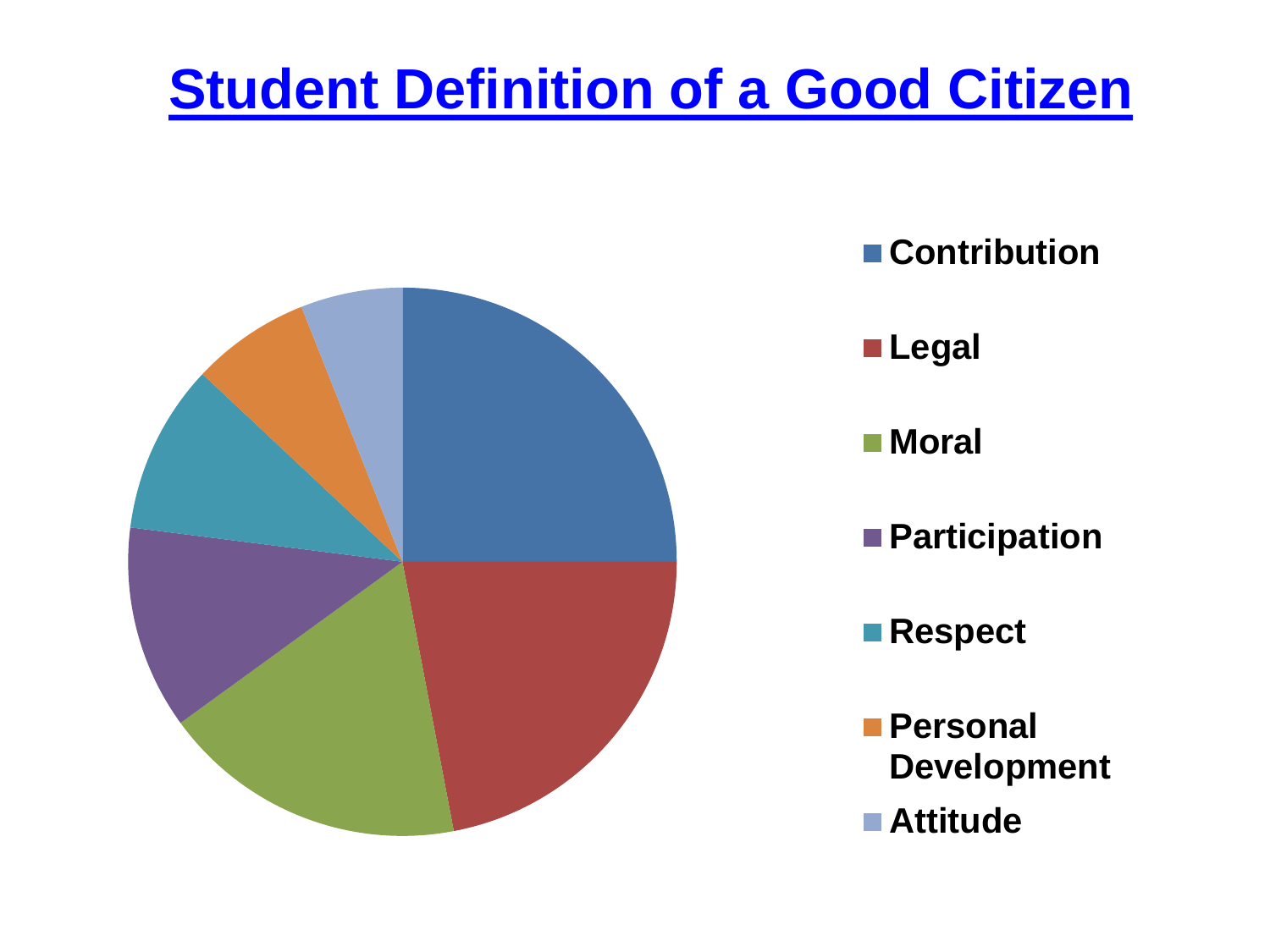#### **Comparison of Student Definition with Civic Survey Items**

| <b>Civic Survey</b>                                                    | <b>Student Definition</b>                                    |  |
|------------------------------------------------------------------------|--------------------------------------------------------------|--|
| <b>Community</b><br><b>Involved</b><br><b>Contribute/Assist others</b> | <b>Contribution, Participation, Respect,</b><br><b>Moral</b> |  |
| <b>Diversity - interpersonal</b><br>relationships                      | <b>Moral, Respect</b>                                        |  |
| <b>Environment - preserve for future</b><br>generations                | <b>Moral, Respect</b>                                        |  |
| <b>Political</b><br><b>Voting</b><br><b>Be informed</b>                | <b>Participation</b>                                         |  |
|                                                                        | <b>Attitude, Legal</b>                                       |  |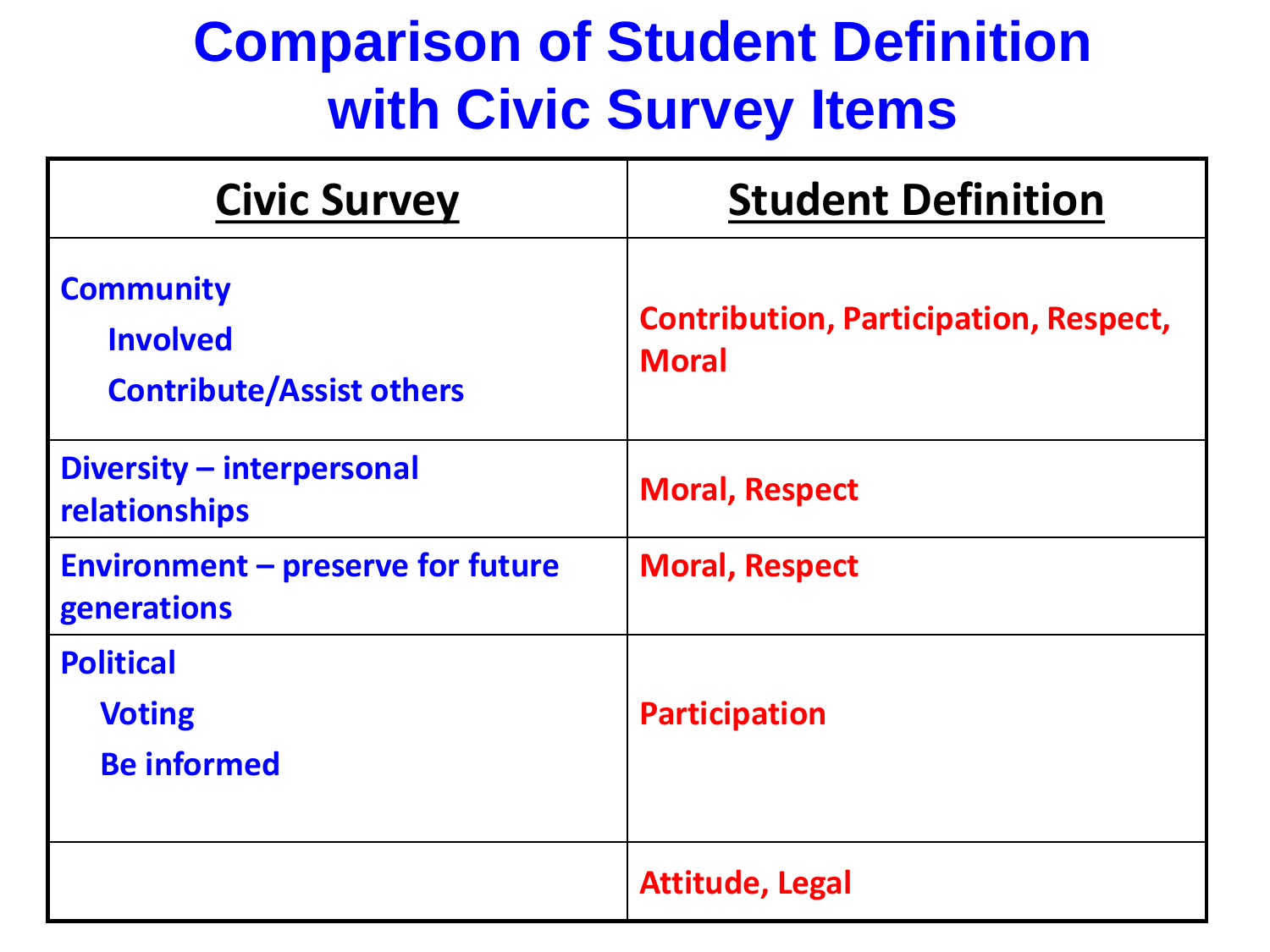#### **Student Definitions - Grouped**

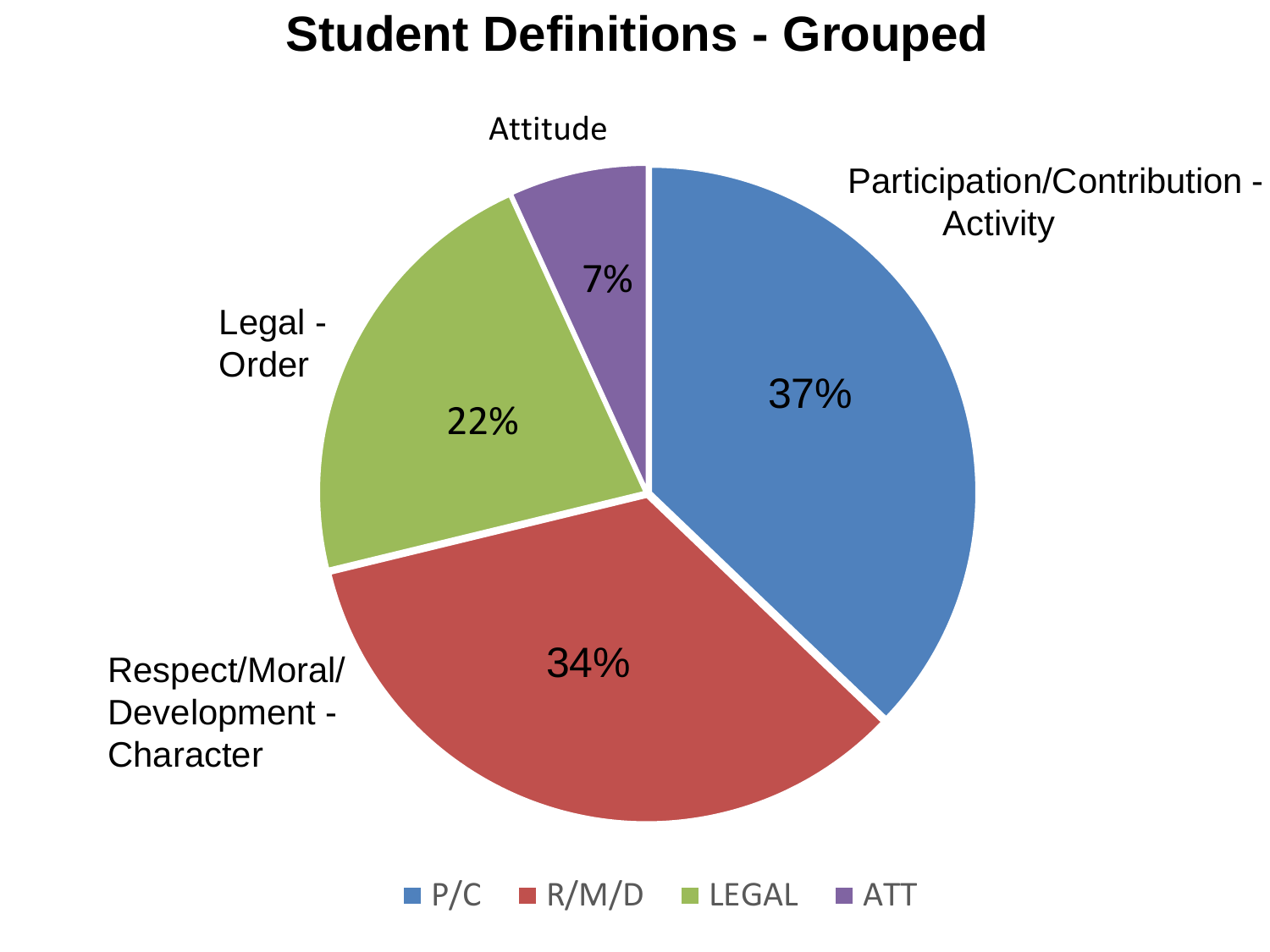# **Two Aspects of Civic Engagement**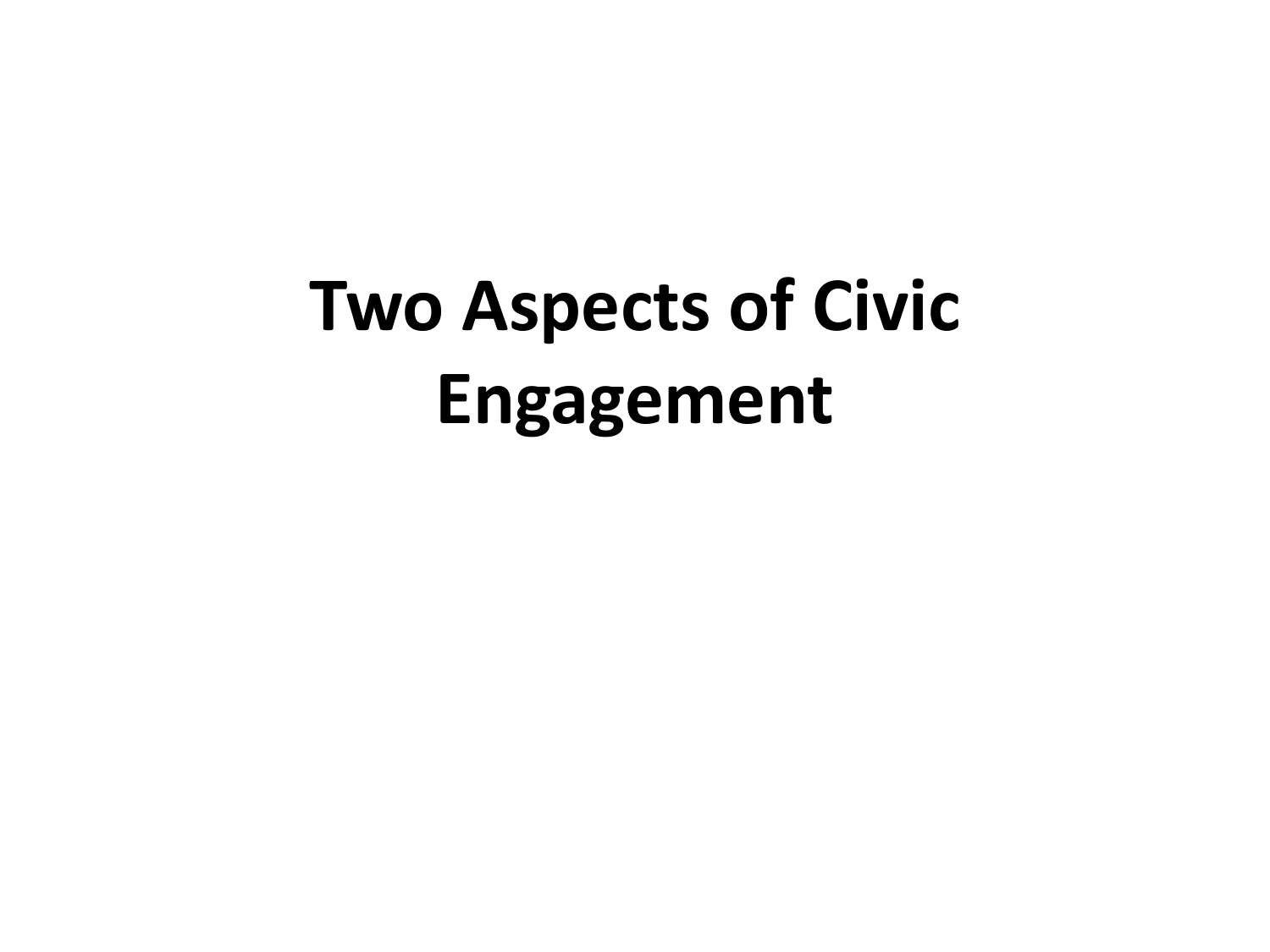#### **A Civic Hierarchy**

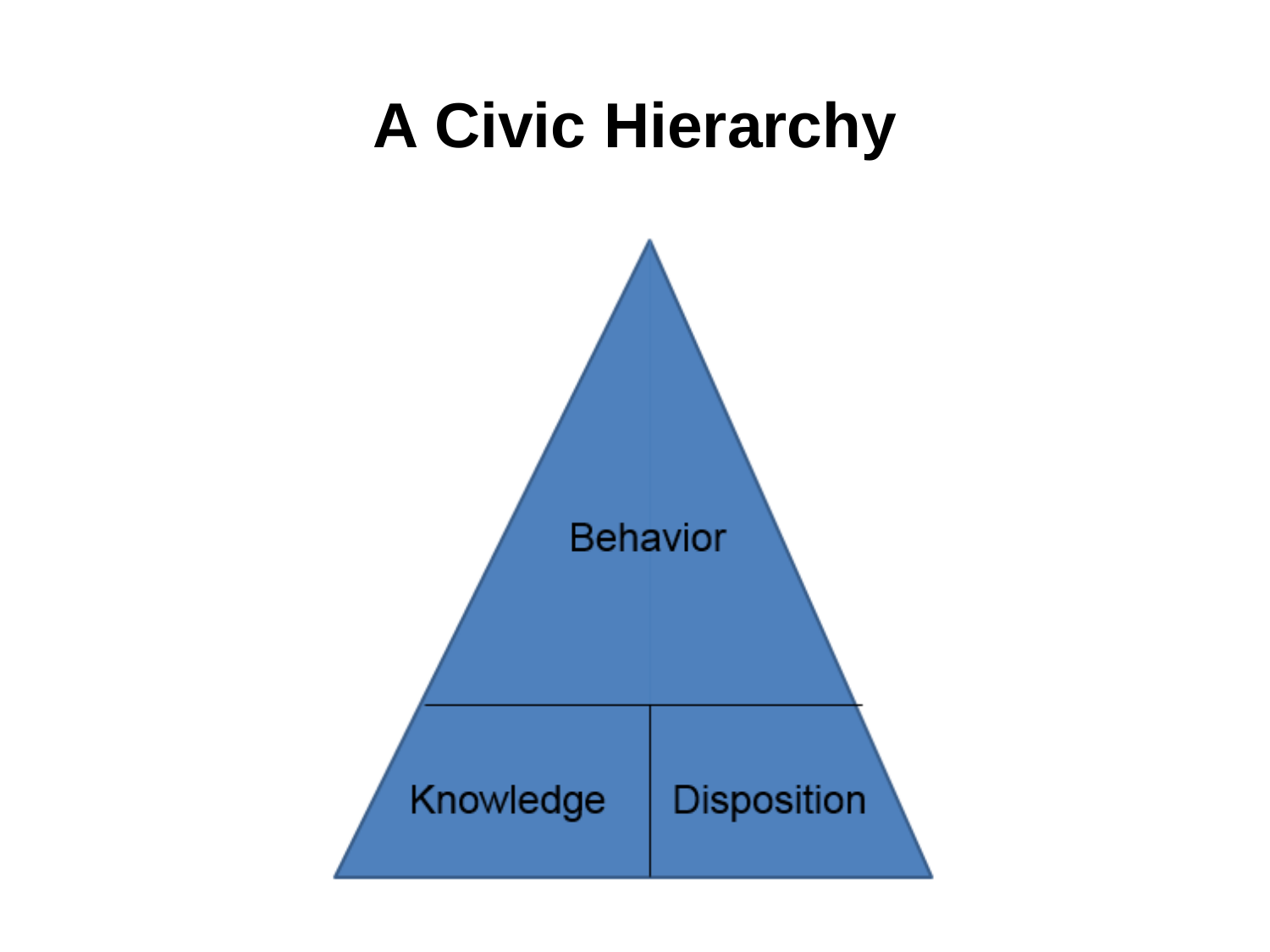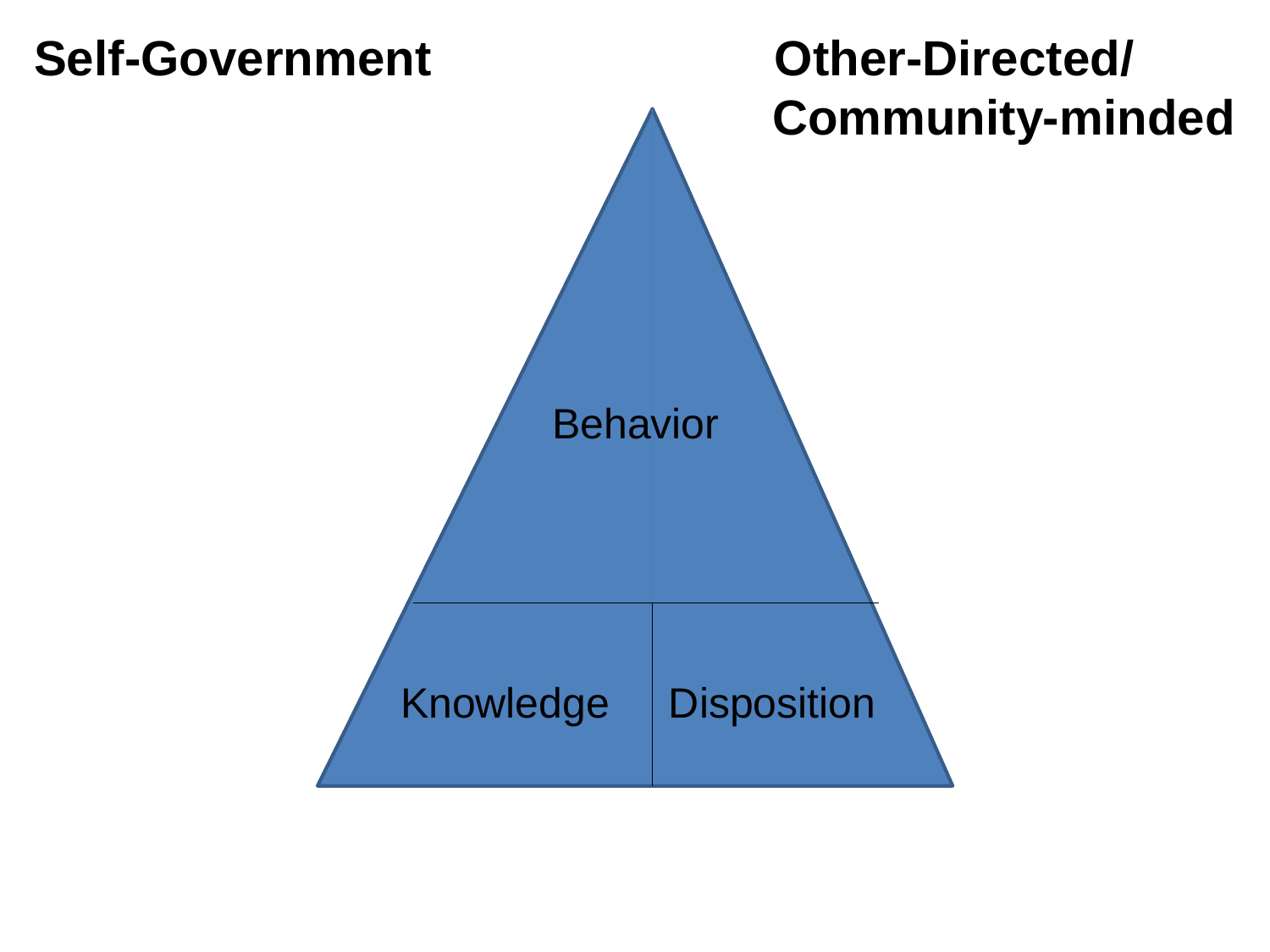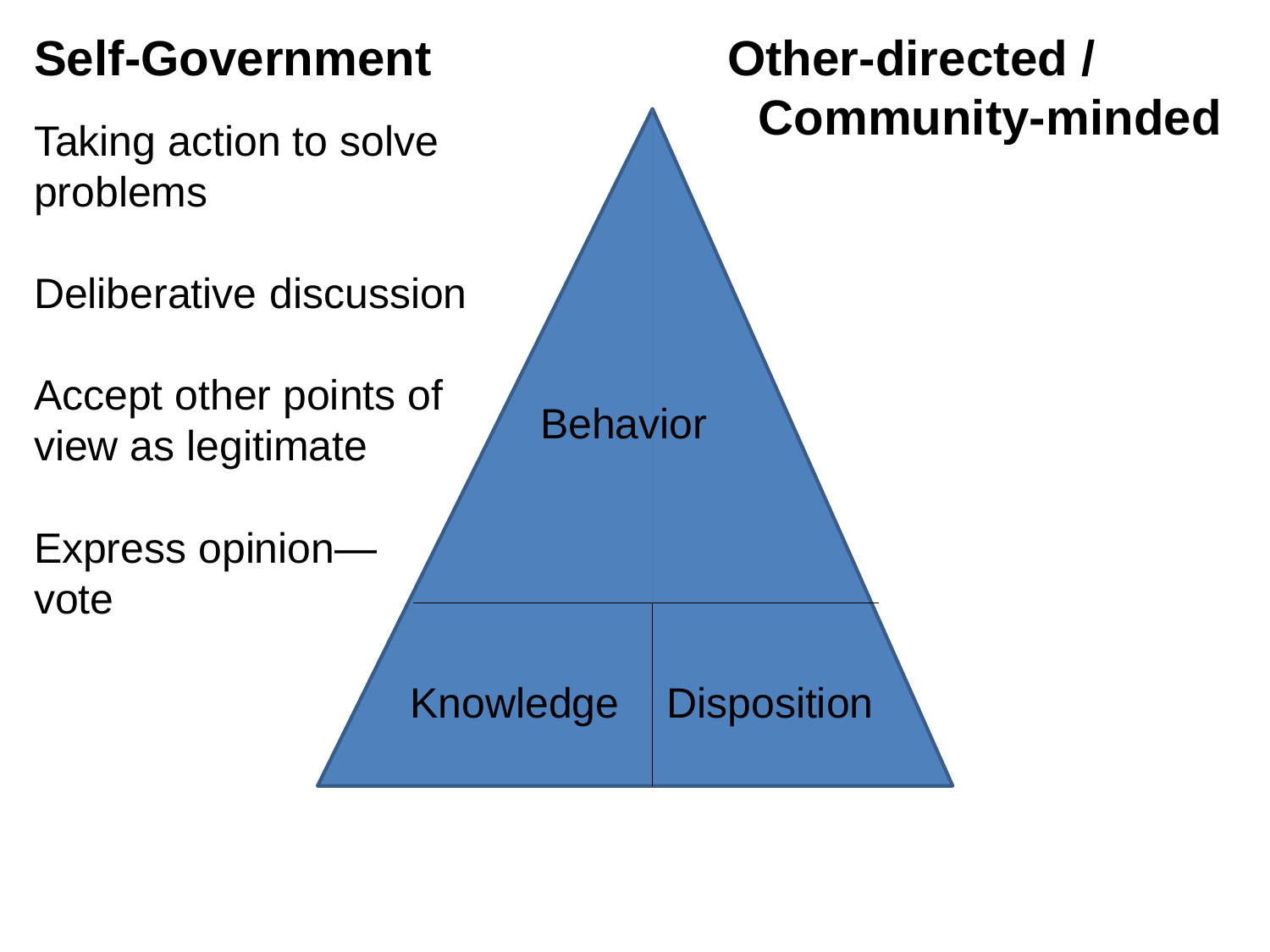problems

Deliberative discussion

Accept other points of view as legitimate

Express opinion vote

**Self-Government Other-directed / Community-minded** Taking action to solve Self-sacrifice for others Contribute—Organize action to address needs Contribute—Volunteer Accept diversity **Tolerance** Behavior Knowledge | Disposition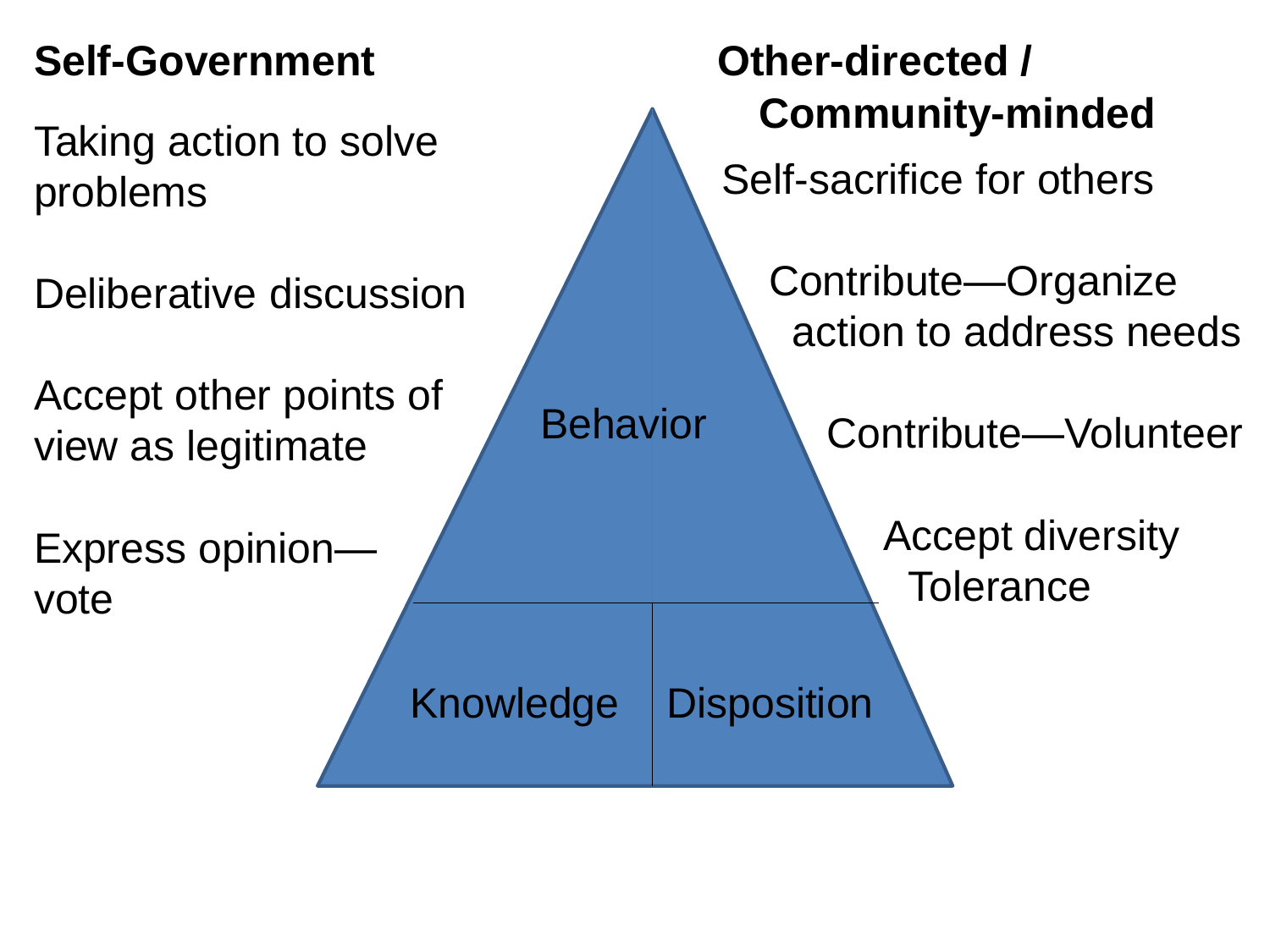# **Comparison of Student Definition with Civic Survey Items**

#### **Student Definitions - Grouped**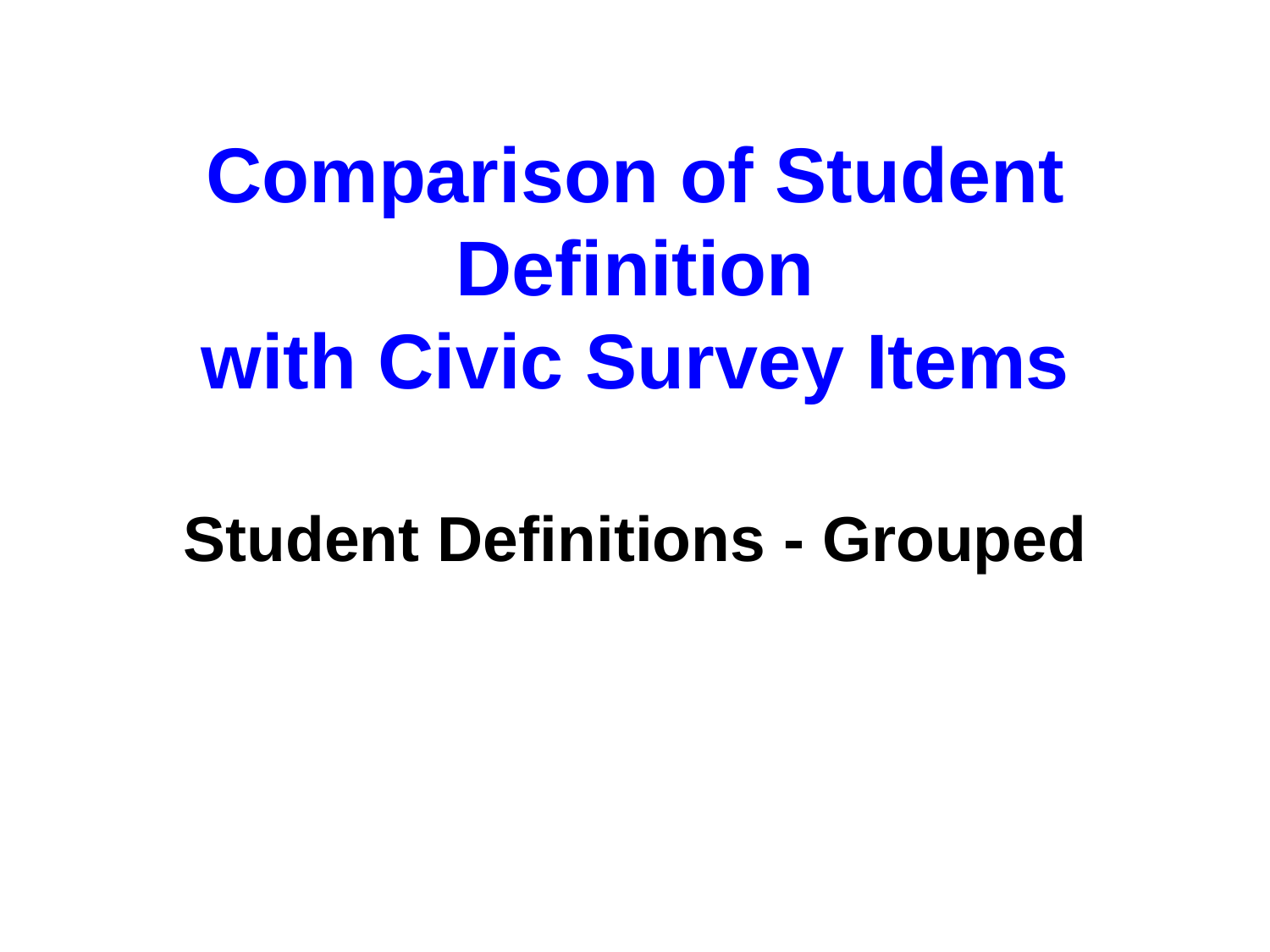Taking action to solve problems

Deliberative discussion

Accept other points of view as legitimate--**diversity, respect**

Express opinion—**vote**

**Informed**

**Self-Government Other-Directed/Communityminded**

> Self-sacrifice for others **Environment**

> > Contribute—Organize action to address social needs— **Informed, assist, environment**

> > > Participate—Volunteer to **assist others**

> > > > Accept **diversity**

**Respect**

**Tolerance** 

Minimum Legal Requirement

**Red text identifies civic survey issues**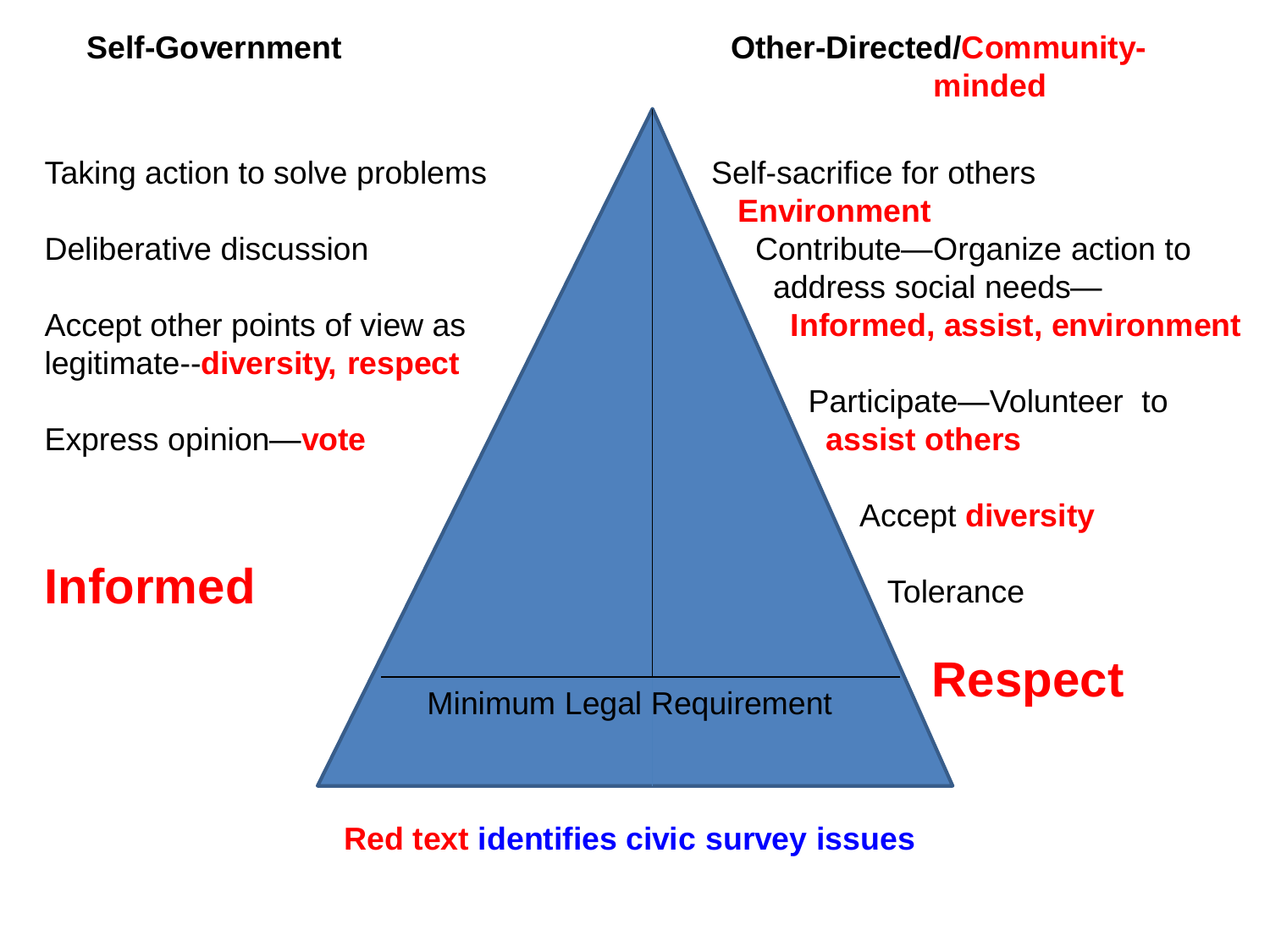#### **Self-Government Other-Directed/**

Taking action to solve problems **Participate/Contribute/Moral**

Deliberative discussion **Participate/Contribute**

Accept other points of view As legitimate—**Respect**

Express opinion—vote **Participate**

# **Community- minded**

Sacrifice-self for others **Moral/good character**

> **Contribute**—Organize action to address social needs

> > **Participate**—Volunteer to assist others **Personal Development** Accept diversity **Respect** Be tolerant

Minimum Legal Requirement **Follow the law**

**Items in red are student definition categories**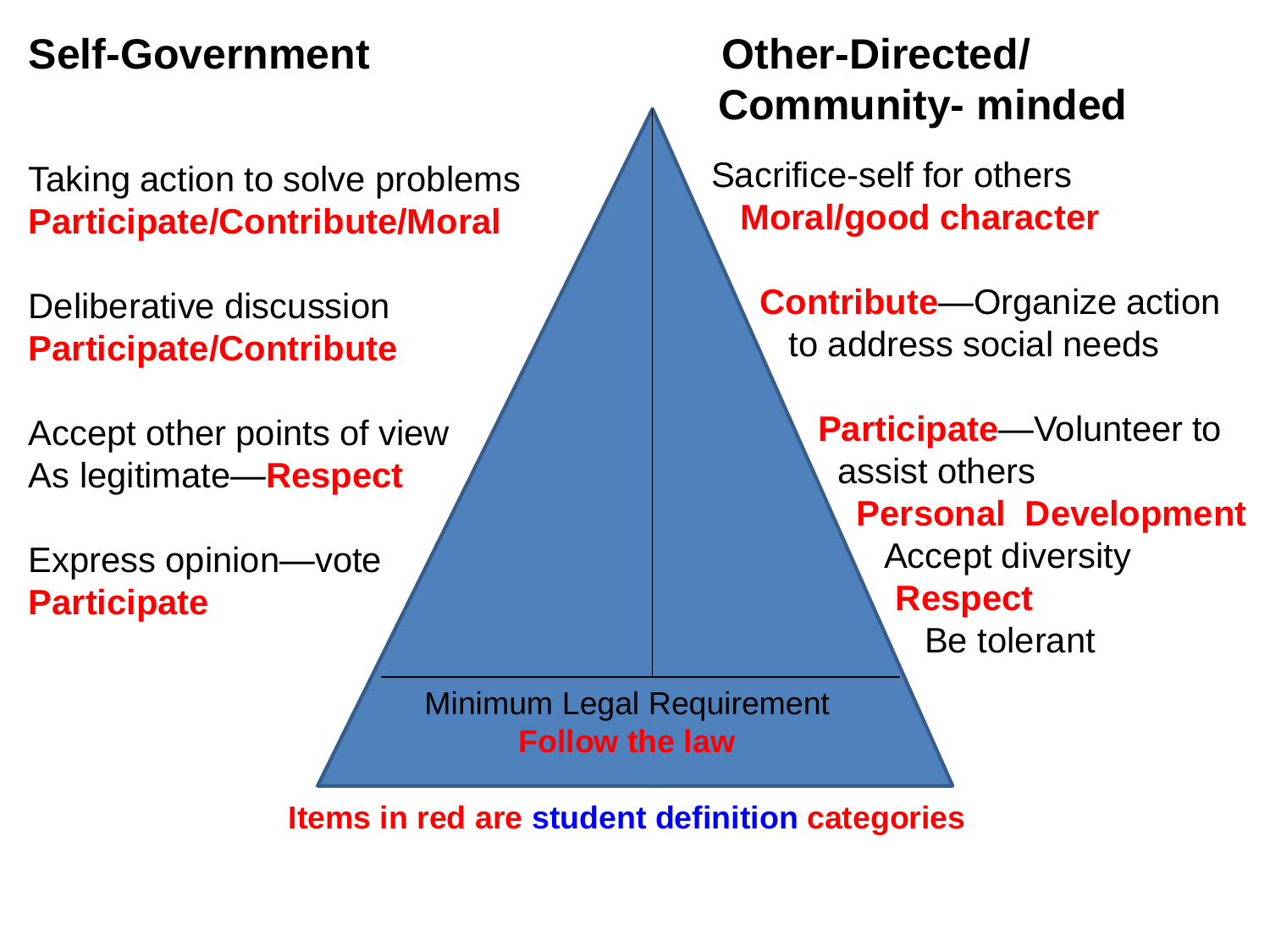#### **Exceptions in the Comparisons**

- $\triangleright$  The emphasis on "being informed" varies greatly between the Committee and students—only 6 students specifically mentioned being informed.
- $\triangleright$  Although the 'legal' aspect was not included in the Committee's civic survey, it fits in well with the other citizenship track, personal accountability.
- $\triangleright$  The students express attitudes (like patriotism and nationalism) as part of Citizenship, but those topics do not appear in the definition and assessments put forth by the Committee.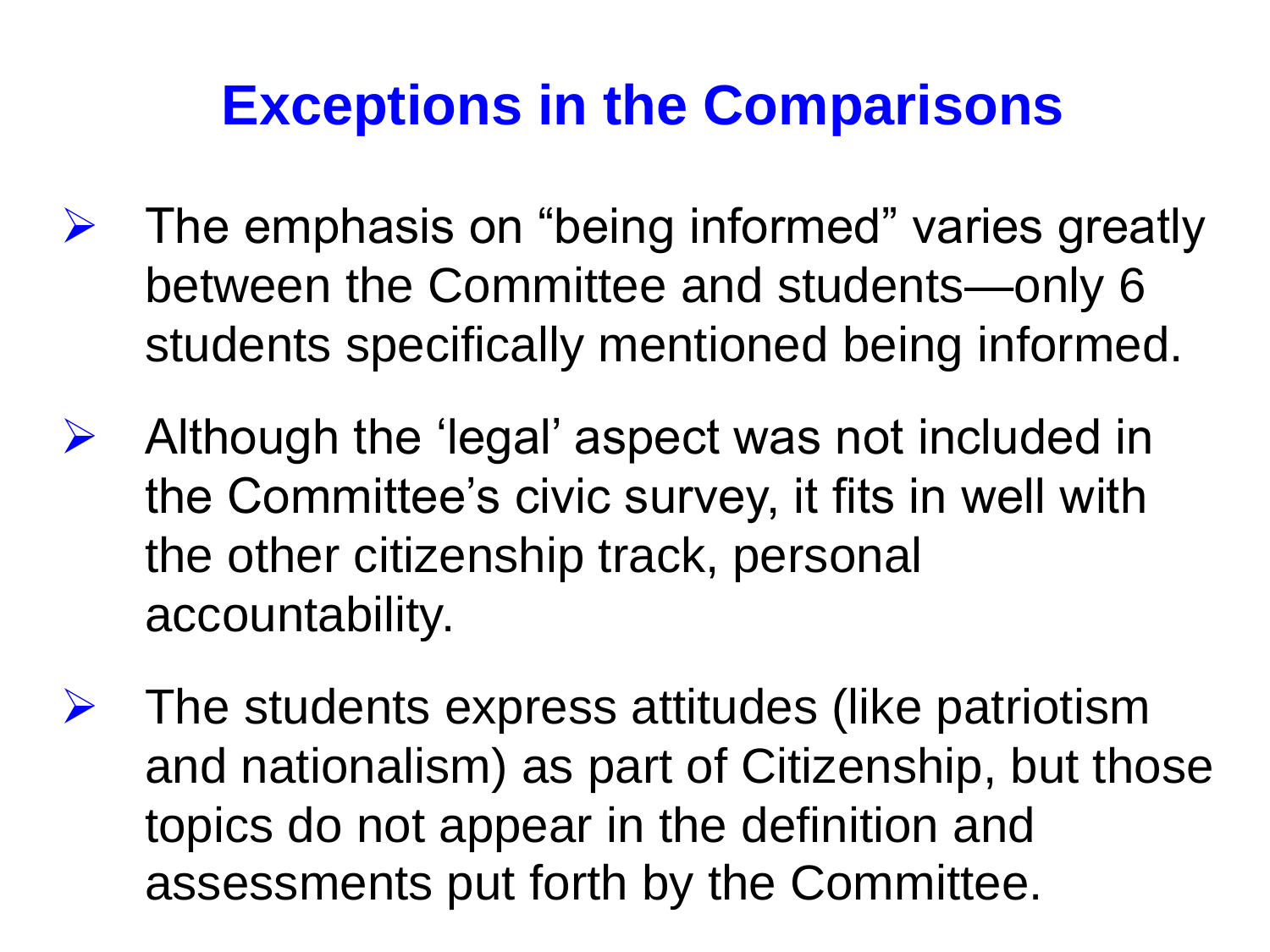#### **The Paucity of the Political**

- Of the 148 students who responded to the survey:
	- 27 (18.24%) mentioned anything related to the political/self-government side of citizenship.
	- 8 (5.4%) mentioned voting.
- It appears that the political side of citizenship is more important to the Committee than it is to the students.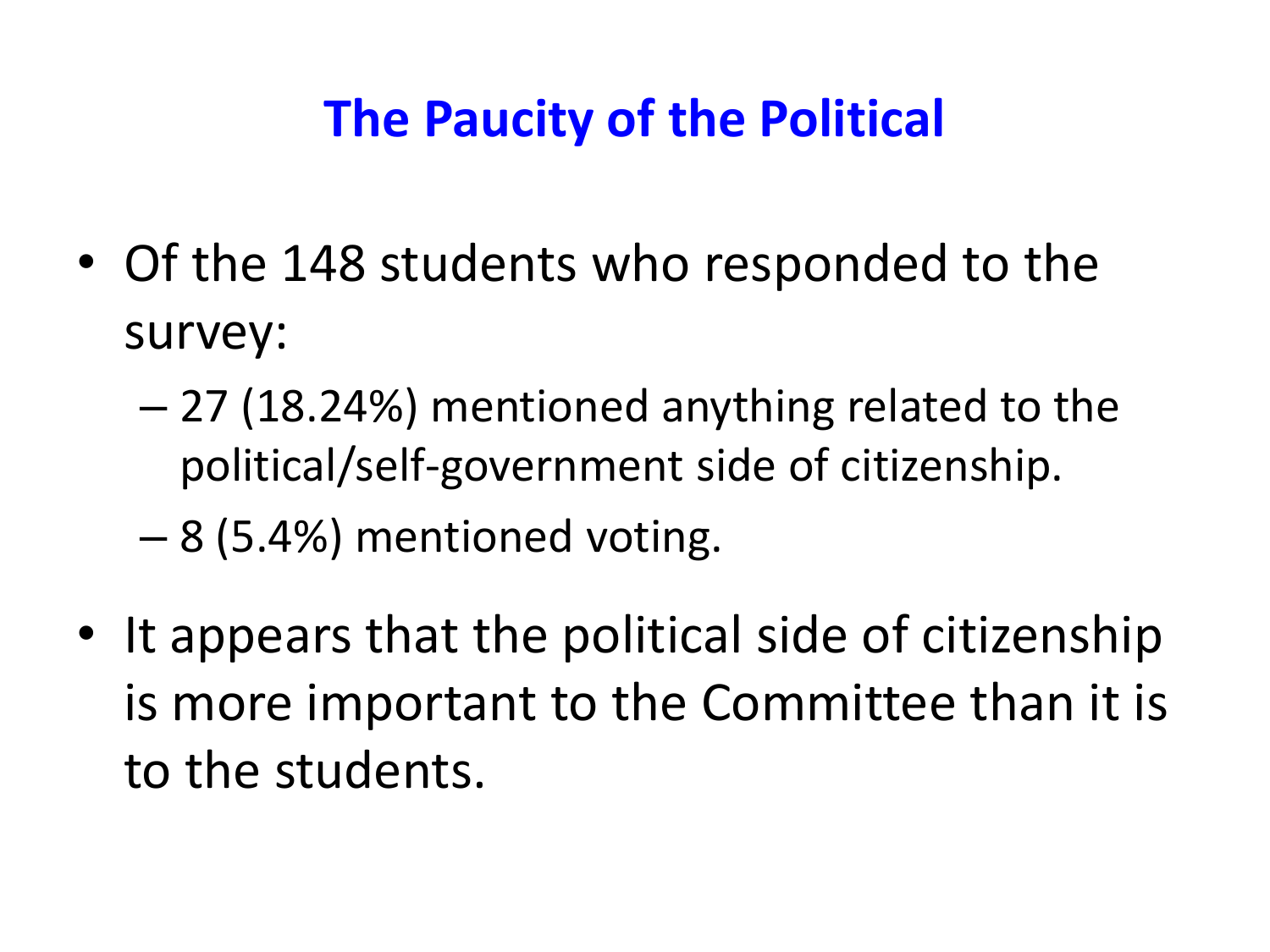#### **Conclusions**

- $\triangleright$  Even though different vocabulary and expressions are used, the definition of Citizenship is consistent between the committee and students.
- $\triangleright$  The emphasis in students' definitions is on the community side, not the self-government side.
- $\triangleright$  Lack of participation in elections and lack of involvement in the community are issues of concern.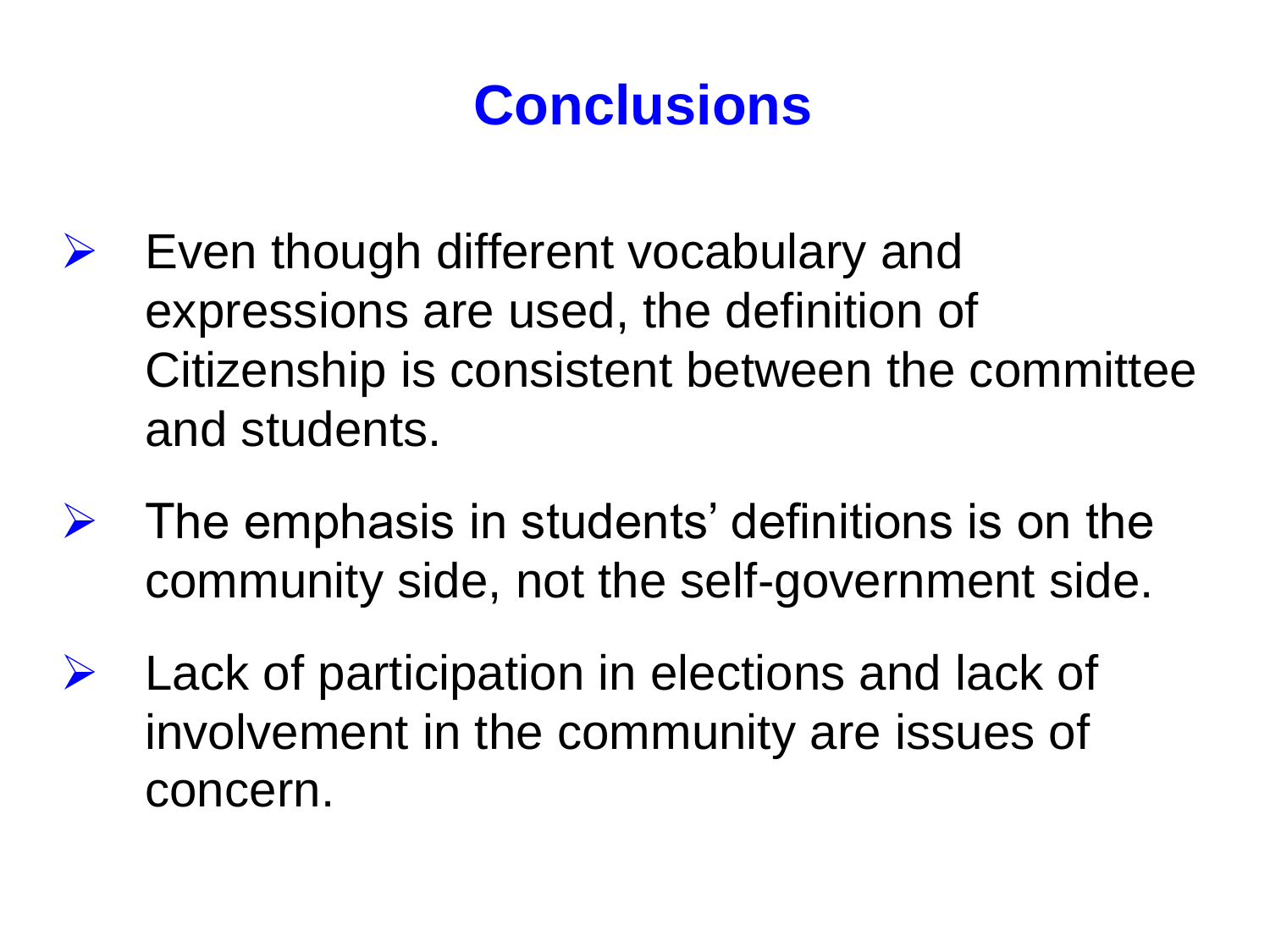#### **Continuing Work**

- Continue to develop and promote curricular and co-curricular activities to encourage voter engagement and involvement in the community.
- $\triangleright$  Develop curricular and co-curricular activities to encourage and allow students to "be informed".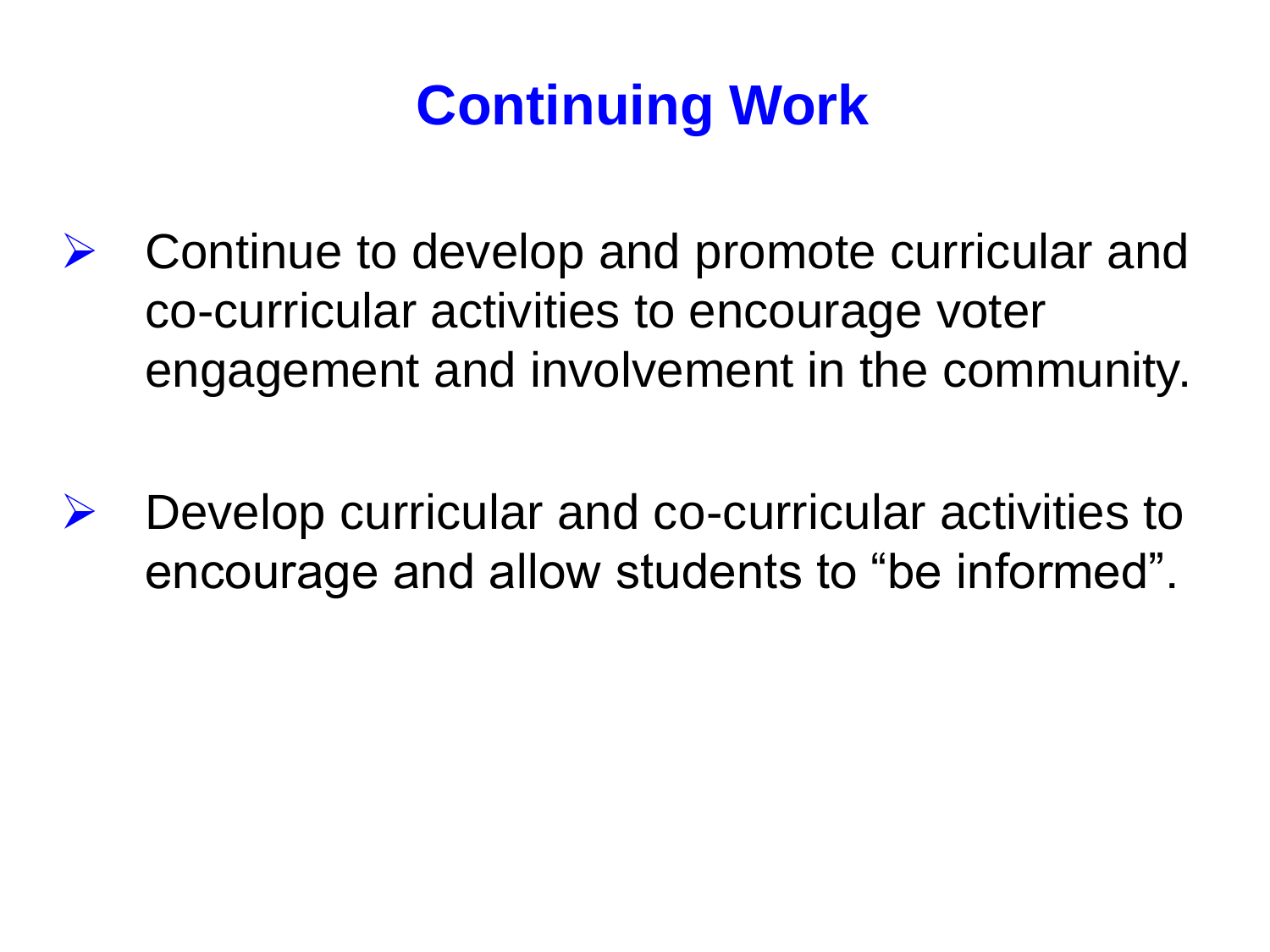#### **Other Studies**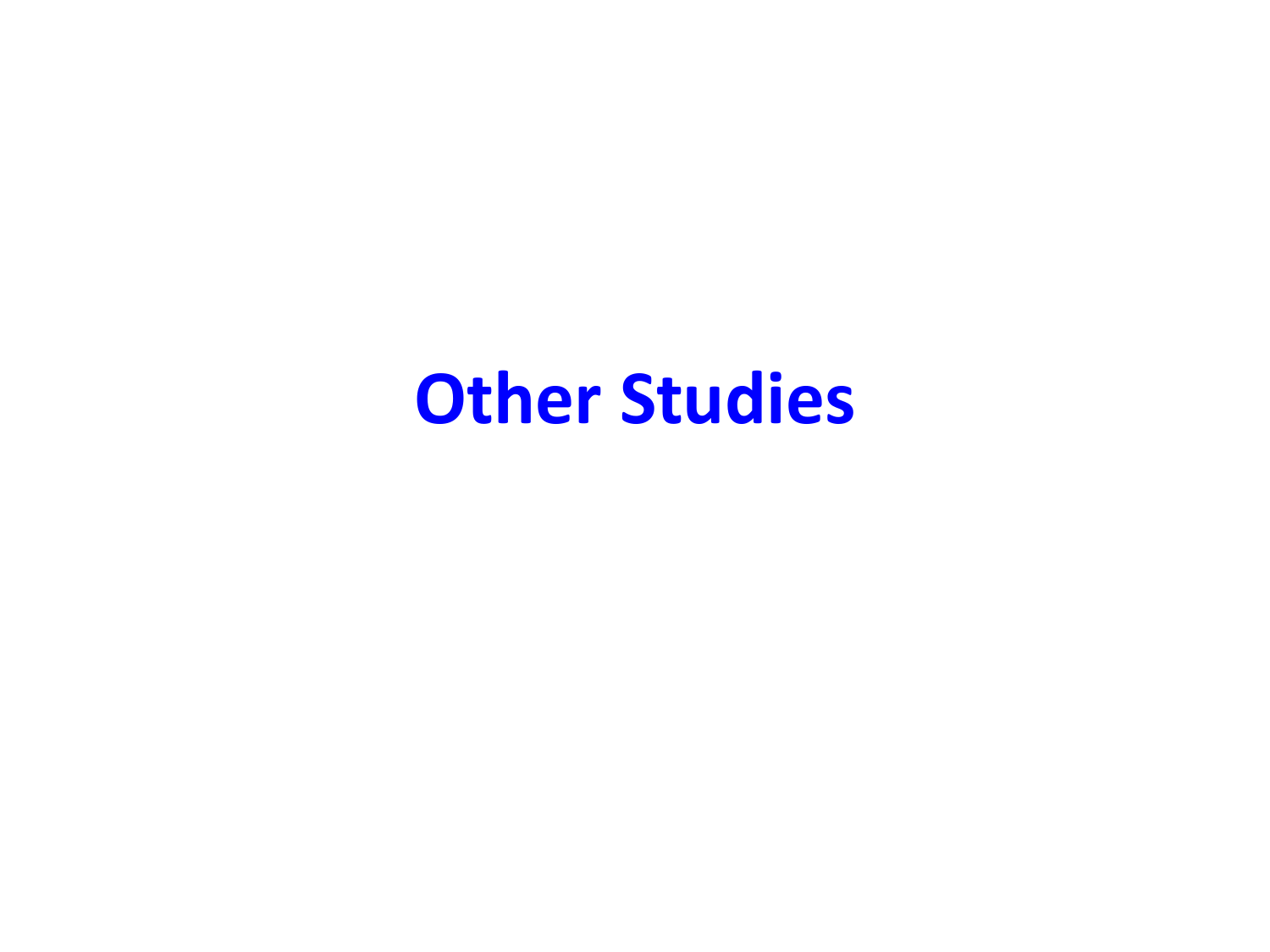#### **Westheimer and Kahne (2004)**

- Asked the same question
- Identified 3 types of citizens
	- Personal responsibility—contributes to a food drive
	- Participatory—organizes a food drive
	- Justice-oriented—solves the problem of hunger
	- Westheimer, Joel and Joseph Kahne, "Educating the 'Good' Citizen: Political Choices and Pedagogocal Goals, *PS* April 2004, p. 2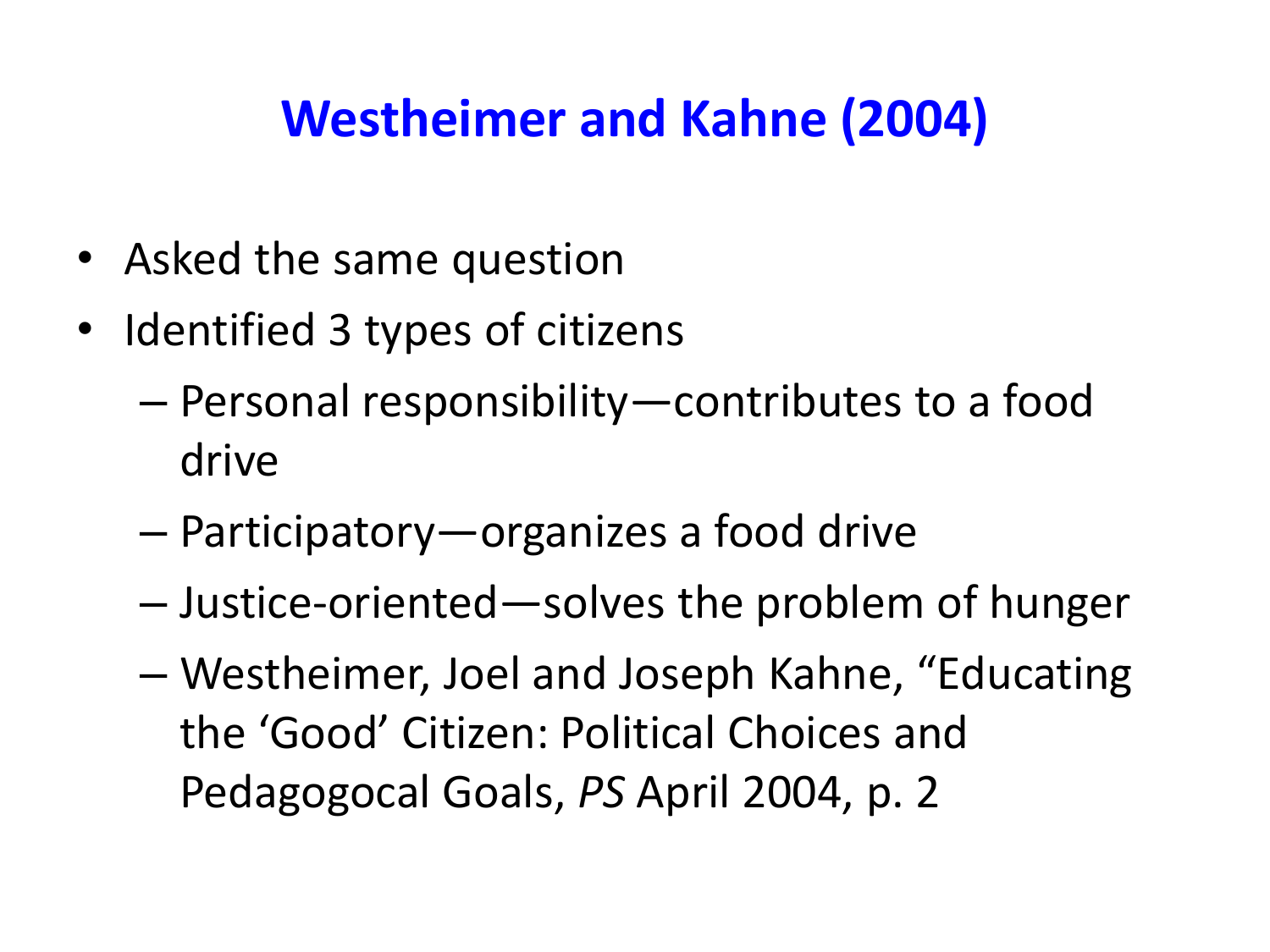#### **Sherrod (2003)**

- Open-ended question—what is a good citizen? [responses > 5%, p. 290]
	- Obey the law—46.7%
	- Help others/improve things—46.2%
	- Respect others/tolerance—17%
	- Patriotic—11%
	- Be productive—7.5%
	- Be informed—6.2\$
	- Be honest—5%
	- Lonnie R. Sherrod, "Promoting the Development of Citizenship in Diverse Youth," *PS* April 2003, p. 290.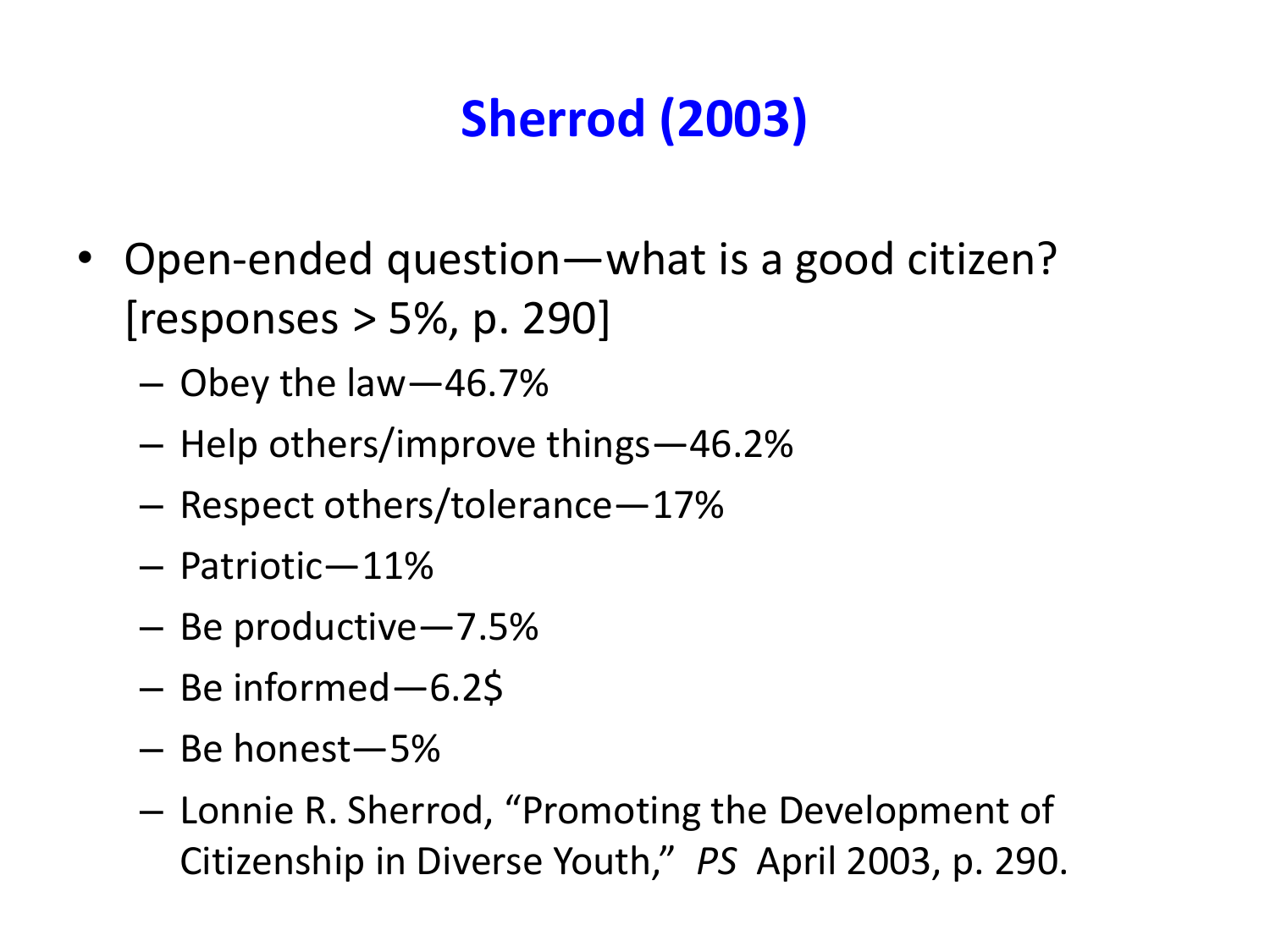#### **References**

- Galston, William A. "Civic Education and Political Participation," *PS* April 2004: 263-266.
- Hess, Diana, "Controversies about Controversial Issues in Democratic Education," *PS* April 2004: 257- 261.
- Macedo, Stephen, et. al. *Democracy at Risk: How Political Choices Undermine Citizen Participation and What We Can Do About It.* Brookings Institution Press, 2005.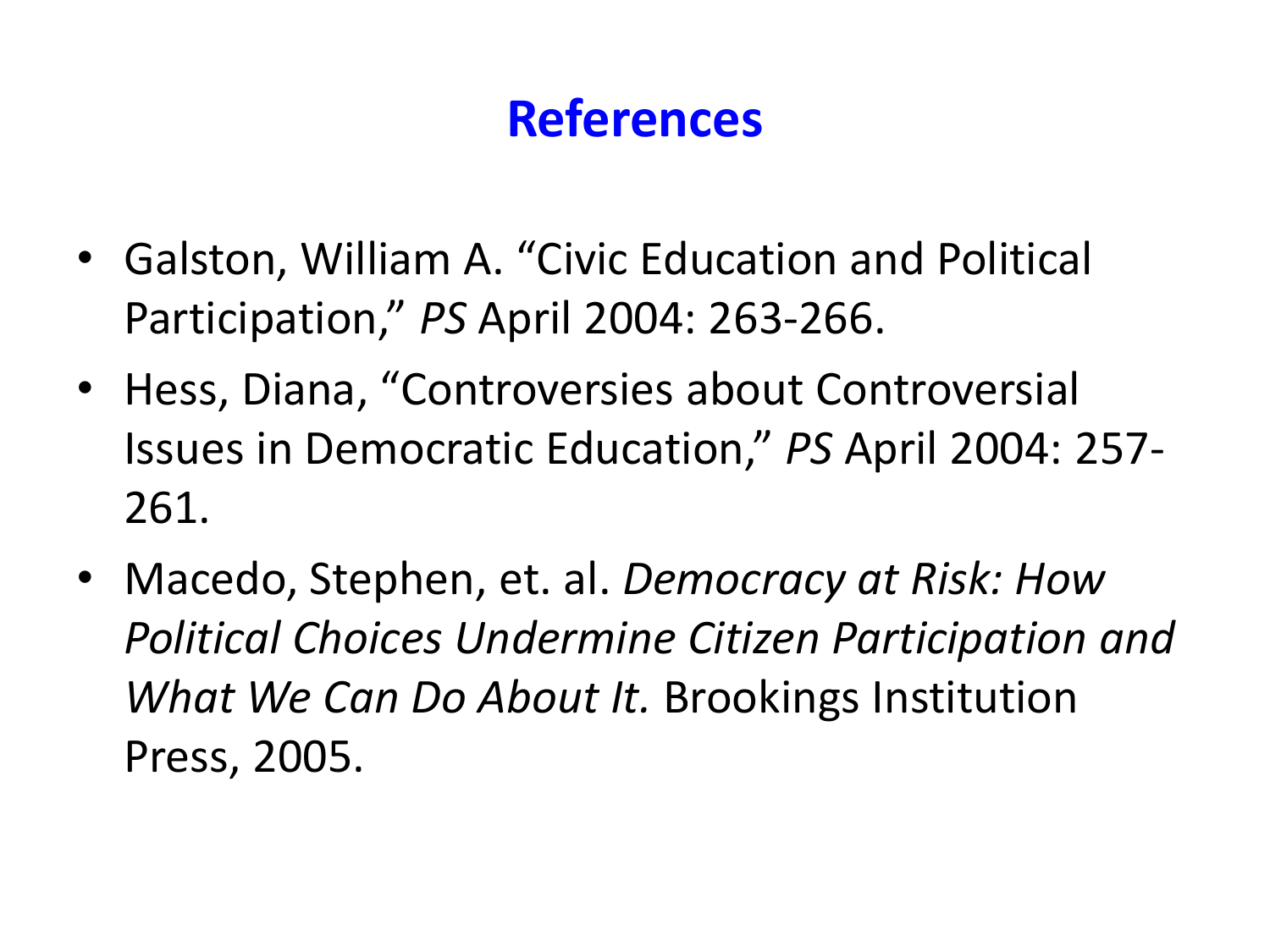#### **References, cont.**

- Ross, E. Wayne, "Negotiating the Politics of Citizenship Education," *PS*, April 2004: 249-251.
- Sherrod, Lonnie, R. "Promoting the Development of Citizenship in Diverse Youth," *PS* April 2003: 287-292.
- Westheimer, Joel and Joseph Kahne, "Educating the 'Good' Citizen: Political Choices and Pedagogical Goals," *PS* April 2004: 1-7.